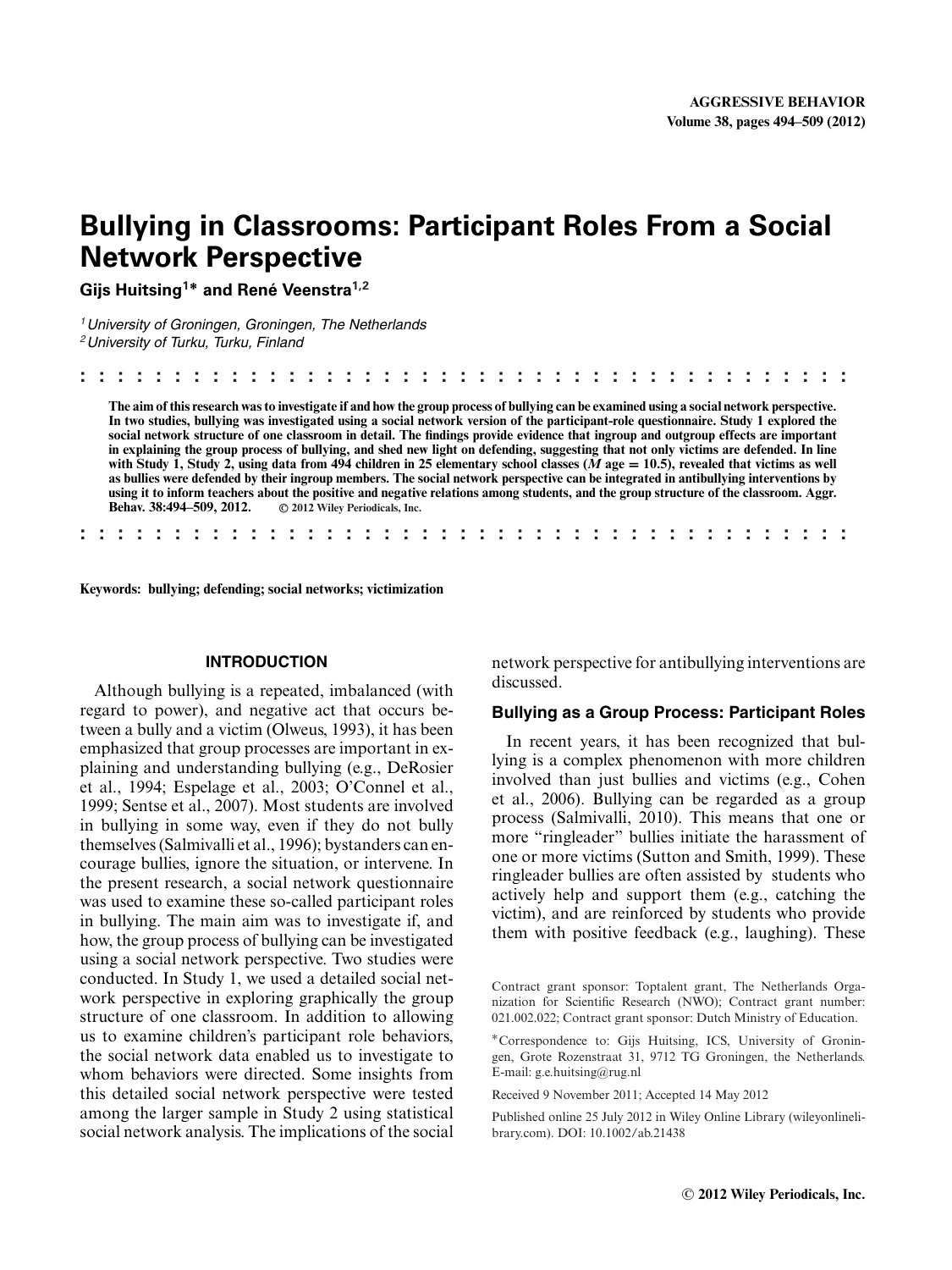followers of bullies can feel manipulated by ringleader bullies and may experience pressure to conform (Burns et al., 2008; Garandeau and Cillessen, 2006). Students can also act as defenders by siding with victims or trying to make others stop bullying (Sainio et al., 2011). It has been shown that victims are more anxious and rejected in classrooms with fewer defenders and more reinforcers, respectively (Kärnä et al., 2010). Moreover, some students act as outsiders; they observe that classmates are being victimized but do not intervene and may pretend that nothing is going on. In this group process, bullying affects the whole classroom, with many children involved or at least aware of the situation.

The participant roles in the group process of bullying have been found to be related to children's sociometric status (Goossens et al., 2006; Olthof and Goossens, 2008; Salmivalli et al., 1996). In general, defenders are accepted by their classmates; victims, bullies, assistants, and reinforcers are rejected, and outsiders are often neglected. Moreover, boys are overrepresented in the bully-related roles (bullying, assisting, reinforcing), whereas girls are overrepresented in the roles of defenders and outsiders.

# **Goals**

The underlying theoretical mechanism of both studies was the goal-framing approach (Lindenberg, 2008), in which it is hypothesized that observations, evaluations, information processing, and acting are influenced by focal goals. It is assumed that people define a situation in terms of aspects that help their goal pursuit (which they like), and aspects that hinder their goal pursuit (which they dislike). Stated differently, people evaluate situations and inspect whether they are helpful or not in reaching their goals. What goals are important?

Status and affection have been found to be essential goals for human beings to achieve (Barkow, 1989; Baumeister and Leary, 1995; Huberman et al., 2004; Ormel et al., 1997). When status is defined as the relative social position, a person has in the peer hierarchy, improving one's status implies a reduction of the status of another person. High status is also referred to as "perceived" popularity (Cillessen and Rose, 2005). Affection can be described as having warm and close relationships with others. Affection is not relative per se, because having a close relationship with one person is not necessarily at the expense of another. Both status and affection are important goals in childhood and preadolescence (Buhrmester, 1990; Hawley, 2003; Jarvinen and Nicholls, 1996; Oldehinkel et al., 2007; Sijtsema et al., 2009). Given that both goals are important, it is preferable to realize one without losing the other (Lindenberg, 2008). The pursuit of both status and affection ties bullies to the reactions of peers. For instrumental bullies (thus, not reactive bullies), this implies that they will strive to achieve status by dominating classmates without losing the affection of significant others (Veenstra et al., 2010). Thus, goals influence the decision of whom to befriend or whom to bully. In Study 1, goal framing was used to guide the explorative social network study; in Study 2, predictions from the goal-framing perspective were tested.

# **STUDY 1**

Researchers into bullying often use the participant role approach to investigate the group process of bullying (Salmivalli, 2010). Most researchers have identified participant roles using reputational peer nominations; children were asked to nominate classmates who "start bullying," "assist the bully," "are victimized," "comfort the victim," and so on (see Salmivalli et al., 1996, for a list of all items). In these studies, peers were used as informants about the behavior of children and their position within the class. Such nominations provide valuable insights into the perceived behavior of children; however, a disadvantage is that no information is acquired about the relational nature of such behaviors. For example, when children are nominated as bullies, it is not known which and how many classmates they bully. In peer nominations for victimization, it is unknown if children are being victimized by a single classmate or by several classmates. This may be an important distinction, as it has been shown that victims with several bullies have on average lower self-esteem and more depressive symptoms (Huitsing et al., in press). When it is not known to whom behavior is directed, information about children's behavior may not be sufficient for investigating the process of bullying.

The aim of Study 1 was to examine the participant roles in bullying using a social network approach. Data for the participant roles were obtained using network questions, such as "Who starts when you are victimized?" and "Who defends you when you are victimized?" In this way, information about the so-called dyadic relations between all children in the classroom was obtained. These dyadic nominations can be aggregated to a total score, as is often done with reputational peer nominations (see Veenstra et al., 2005). In previous studies, peer nominations were also aggregated for the participant roles and standardized, labeling children with one "fixed" role (e.g., bully, defender). One advantage of the social network approach is that participant roles no longer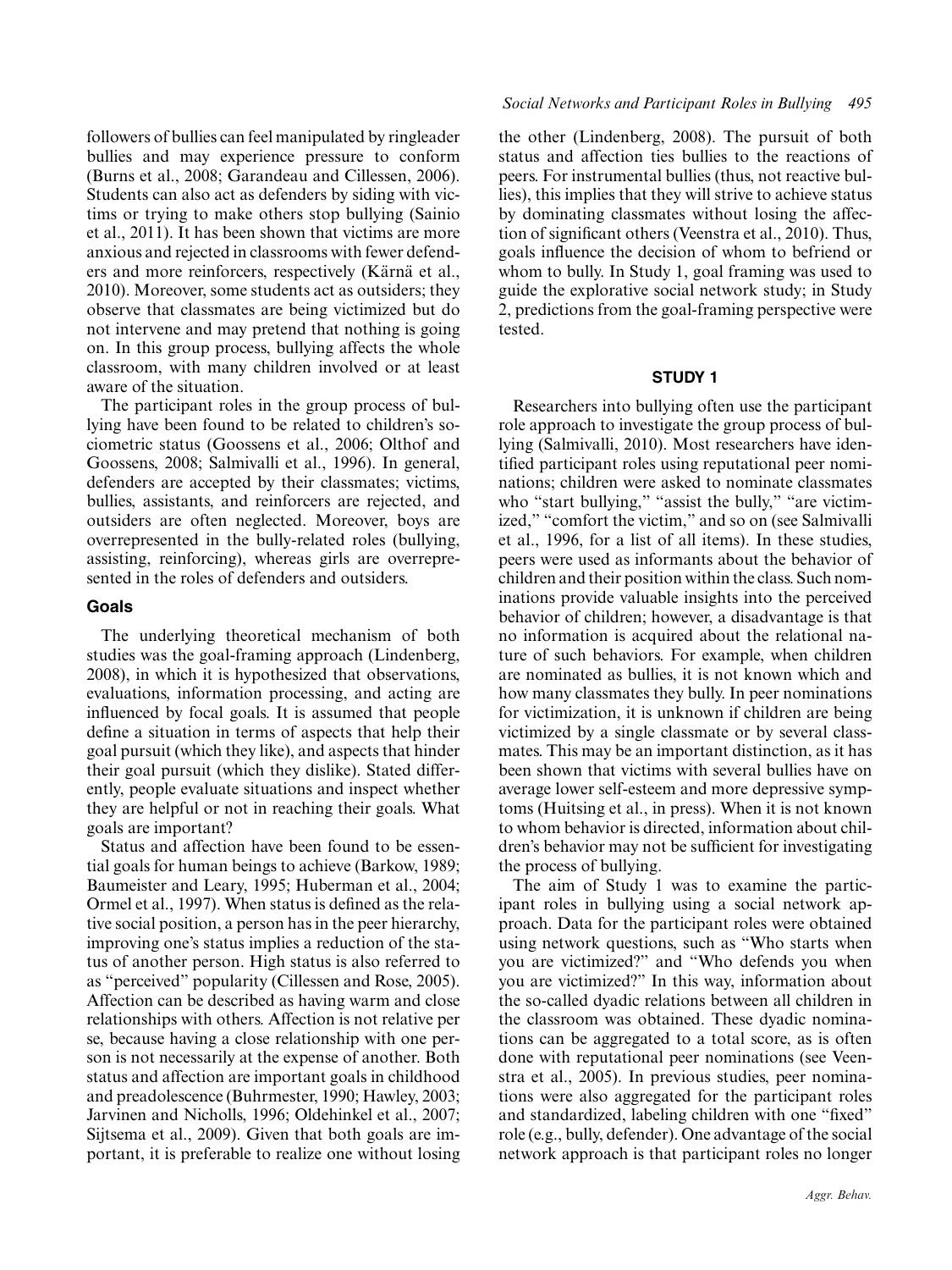## *496 Huitsing and Veenstra*

have to be regarded as fixed positions of children (in which children are assumed to behave consistently according their roles), because it allows investigation of the variation in children's behavior toward different classmates.

Using the relational information, we explored the social network structure of one classroom in detail, focusing on subgroups and the interrelation of participant roles (cf. Salmivalli et al., 1997). This classroom served as a "motivating example" and some of the insights obtained were tested in Study 2. Based on the goals derived from the theoretical framework, we expected that bullies would achieve their desired status by dominating classmates. Because bullies strive for affection from their classmates, we first hypothesized that they would dominate unpopular and possibly rejected classmates. The marginalized classmates dominated by bullies become part of the bullies' outgroup. When bullies and bystanders (assistants and reinforcers) provide each other with (mutual) affection, rejection by victims (and their defenders) probably becomes less important to bullies. These rejected children who are unpopular are not relevant to the affection needs of the popular bullies (Veenstra et al., 2010). Thus, the second hypothesis was that the affection that bullies receive is likely to stem from other bullies, assistants, and reinforcers.

# **METHOD**

# **Sample**

Network questions on participant roles, bullying and victimization, sociometric status, and perceived popularity were collected in middle and late elementary education in the Netherlands. In Dutch elementary classrooms, children are normally together with the same classmates for the first 8 years of their education. Thus, this peer group is important and salient for children. The analyses were performed on one classroom from a larger sample of classrooms (used in Study 2), numbering 19 children (11 boys, eight girls) in grade 6, with a mean age of 10.4 years ( $SD =$ 0.5). This classroom was chosen for Study 1 because its bullying network had a clear structure graphically (see below).

# **Procedure**

After parental consent was obtained for all children, they filled out a questionnaire in the classroom, under the supervision of a well-trained research assistant. The dyadic peer-nomination assessment took place at school. After brief instructions in which the research assistant emphasized that information would be kept confidential and that children were not allowed to talk to each other during the assessment, a definition of bullying was provided as formulated in the Olweus' Bully/Victim questionnaire (Olweus, 1996), which emphasizes the repetitive and intentional nature of bullying and the power imbalance between the bully and the victim. Several examples covering different forms of bullying were given. Moreover, an explanation of what should not be considered bullying (teasing in a friendly and playful way; fighting between children of equal strength) was also provided.

# **Questionnaire: Dyadic Peer Nominations**

Children received a list of all classmates, and were asked to nominate them for several behavioral dimensions. Both same-sex and other-sex nominations were allowed. The number of nominations the children could make was unlimited but they were told not to nominate all classmates. Following this procedure, information was obtained on the relationship of each pair of children in a classroom (see also Veenstra et al., 2007). In Study 1, we constructed networks based on nominations for initiating bullying ("Who starts when you are victimized?"), assisting ("Which classmates assist the bully when you are victimized"), reinforcing ("Which classmates are usually present when you are victimized [they watch or start to laugh]"), and defending ("Which classmates defend you when you are victimized?"). Moreover, nominations received for friendships ("Which classmates are your best friends?") and perceived popularity ("Who do others want to be associated with?") were summed per student to construct proportion scores for affection and status, respectively. The proportion scores were calculated relative to the total number of participating classmates to take differences in the number of respondents per classroom into account. This yielded scores from 0 to 1, which were standardized for the whole sample  $(M = 0, SD = 1)$ .

## **Analyses**

We examined the classroom in detail using blockmodeling analysis (e.g., Doreian et al., 2005; Wasserman and Faust, 1994). Blockmodels are aimed at finding structure in social network data by identifying groups of actors with the same pattern of relationships with actors in and outside the block (i.e., subgroup). We used stochastic blockmodeling (Nowicki and Snijders, 2001). The model assumes that probabilities of relationships, with reciprocated ties distinguished from nonreciprocated ties, depend on the latent group to which an individual belongs. Actors are a posteriori assigned to a group for which their membership probability is maximal, given their pattern of relationships. As in latent class analysis, the number of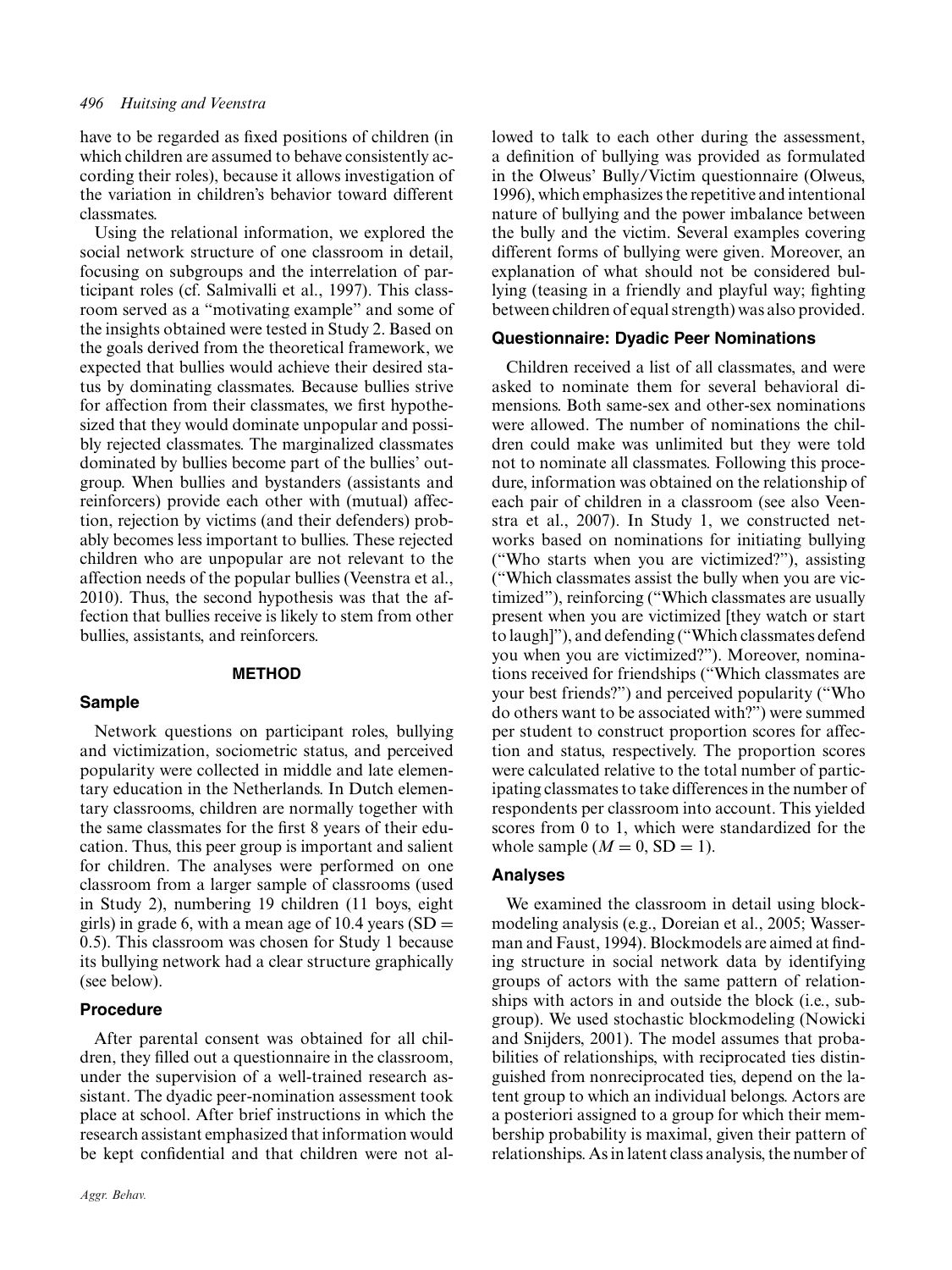groups is unknown and needs to be determined in the analysis. The outcomes of stochastic blockmodeling show which groups of children behave more or less similarly with regard to bully-related behaviors. It is, therefore, a useful analytical method to determine the global network (classroom) structure. We used blockmodeling only for the defending network because its structure was dense and not immediately distinct (for the bullying network, see Results). Stochastic blockmodeling was executed in the BLOCKS program (Snijders and Nowicki, 2004), which is part of the statistical social network analysis package StOCNET (Boer et al., 2006). Figures of the social networks were drawn using the NetDraw 2.41 program (Borgatti, 2002).

## **RESULTS**

Figure 1 shows the bullying network of the classroom for the question, "Who starts when you are victimized?" Almost all bullying nominations were directed at children 8, 16, and 17 (solid circles in the figure). These three children were clearly the initiators of bullying in their classroom. Figure 1 also shows the assistants and reinforcers of the bullies; these are the dashed-circled children (the networks of assisting and reinforcing are not shown here). Children 8, 16, and 17 were also frequently nominated for assisting and reinforcing. It appears that these three children were the ringleader bullies of the classroom, supporting each other and assisted by four other assistants/reinforcers.

Figure 2 graphically presents the results of the stochastic blockmodeling analysis for the defending network with many nominations. The children are in the same positions as in Figure 1, meaning that the network positions are comparable across figures. The "groups" (i.e., the network structure of the classroom) were based on children with equivalent network positions. For the defending network, stochastic blockmodeling had the best model fit with a four-group solution. The groups are depicted in Figure 2: lines are drawn around children belonging to the same group. In the upper left of the figure is a group with mainly boys and one girl. The children in this group had mostly asymmetric defending relations within their group; all of them were also connected to child 10 by an asymmetric or reciprocal defending relation. The average standardized popularity score of the boys' group was −0.64 (scores ranged from −0.88 to −0.16). These children also had below-average scores for friendship nominations received (average −0.28, range  $-0.77$  to  $-0.07$ ). The group in the lower left of the figure is a mainly girls' group, with one boy.

#### *Social Networks and Participant Roles in Bullying 497*

The average popularity score of this group was  $-0.42$ (range −0.88 to 0.19), and the average friendship score was  $0.07$  (range  $-0.77$  to 0.49). The children in this group had largely reciprocal defending relations among each other, and they hardly defended other children in the classroom, except for child 10. This boy was not classified in any of the other groups, because his network position was exceptional and dissimilar compared with the network positions of other classmates. This boy was quite central in the defending network; he had reciprocal and outgoing defending relations with the boys' group as well as the girls' group. Though this boy was nominated as a friend  $(z\text{-score} = 0.49)$ , he was not very popular  $(z\text{-score} = 0.49)$ −0.52). Finally, the group on the right of the network contains four boys and one girl. The children in this group were nominated by their classmates for bullying, assisting, and reinforcing. This group was deemed the most popular in the classroom, with an average popularity score of 1.98 (ranging between 0.91 and 3.40). The group members had above average friendship scores (average 0.24, range −0.35 to 0.91). Hardly any defending relations existed between the children of this subgroup and the other children in the classroom. However, these bullying children clearly defended *within* their subgroup. These defending relations were mostly reciprocal.

## **DISCUSSION**

A social network version of the Participant Role Questionnaire was used in this study. Dyadic information was used to illustrate the bullying and defending networks of one specific classroom, to obtain an impression of its social structure. In the network of initiating bullying, three bullies were clearly identified; almost all bullying nominations were directed at them. Assistants and reinforcers were identified in a similar way. In the network of defending, however, the structure was more complicated. Defending relations can be interpreted in combination with other relations (here: bullying). In addition to showing a boys' and girls' group, some of whose members reported being victimized, stochastic blockmodeling analysis disentangled a group of bullies consisting of four boys and one girl with mostly reciprocal defending relations. One central child was also found who had defending relations with the girls' and boys' group. This central child was even defended by some members of the bullying subgroup.

How was it possible that the boys and girls in the classroom were defended while the bullies remained popular (compared with other classmates) and did not face the risk of losing their affection? Based on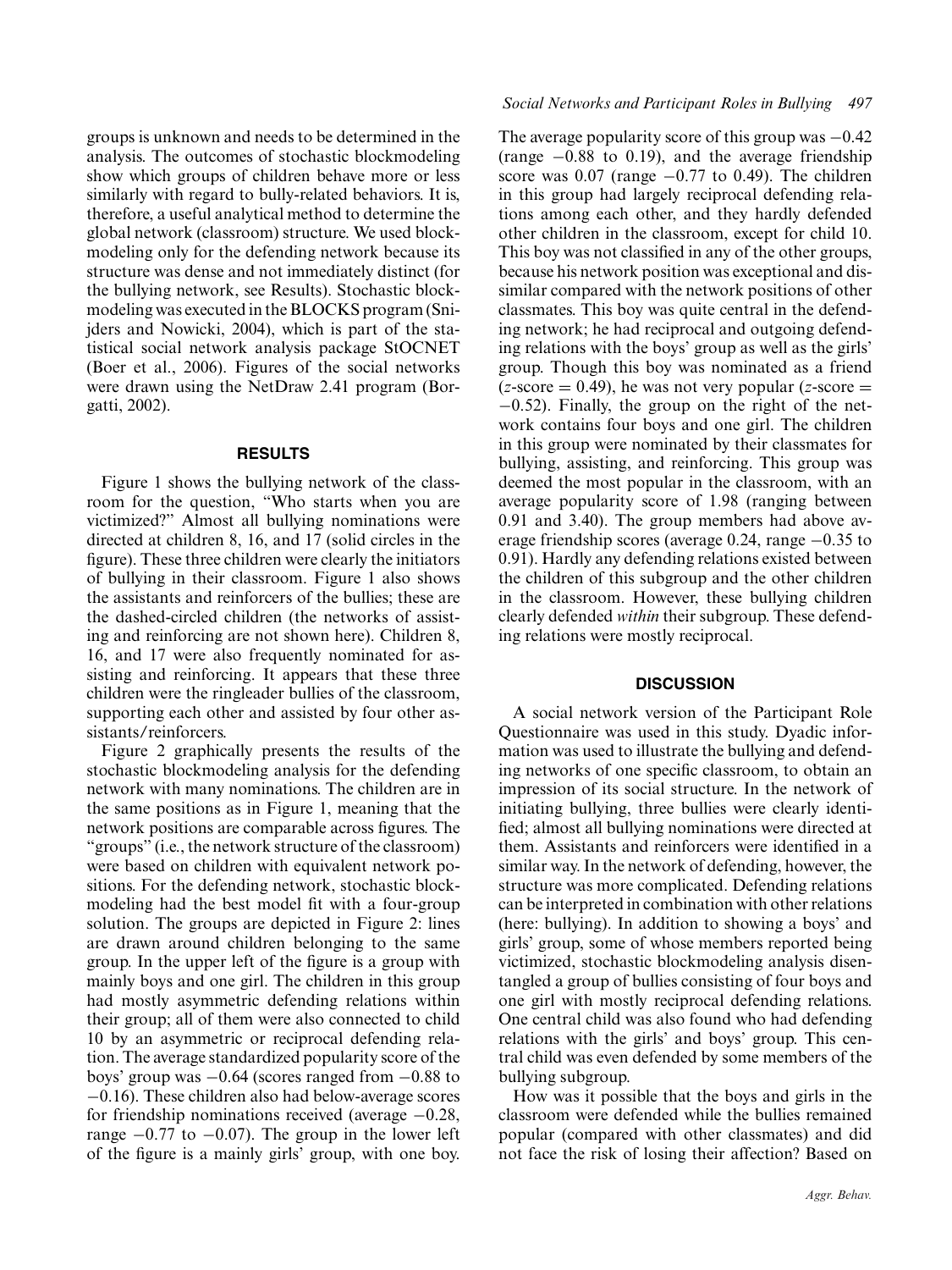

**Fig. 1.** *Study 1:* **"Who starts when you are victimized?" Graphical representation of a bullying network in a classroom.** *Note***. Grey nodes are boys, black nodes are girls. Solid circles are bullies, dashed circles are assistants and reinforcers of the bullies.**

goal-framing theory, we hypothesized that bullies, in their striving for status, would dominate classmates while avoiding the potential loss of status. Bullies target unpopular peers, thereby not losing their popular position in the classroom (Veenstra et al., 2010). Using goal-framing theory, we also hypothesized that bullies would receive affection from other bullies, assistants, and reinforcers. Victims (and their defenders) are not so important to bullies because they are not part of the bully group. In line with these expectations, we found differences in the popularity scores of the boys' and girls' group and the bully group. It appeared that the bully group was by far the most popular in the classroom, and the children in this group also had average



**Fig. 2.** *Study 1:* **"Which classmates defend you when you are victimized?" Graphical representation of a defending network in a classroom.** *Note***. Grey nodes are boys, black nodes are girls. Lines indicate "groups" based on children with equivalent network positions.**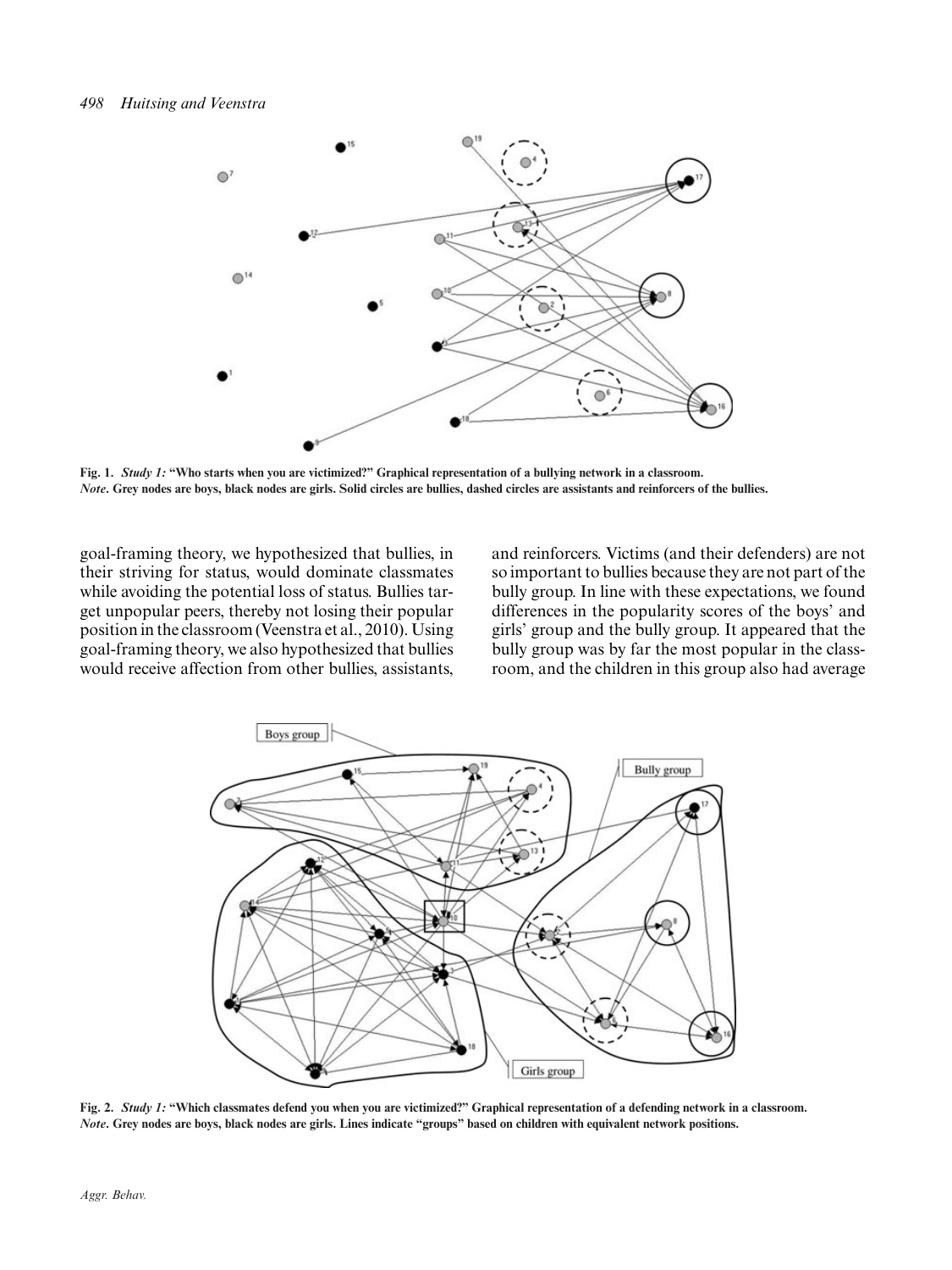scores for friendships. Through their support for each other, bullies did not lose affection from others, even when their victims were defended.

Others have also found that bullies are cliqued in high-status groups with regard to perceived popularity (Witvliet et al., 2010). Skillful bullies are motivated to obtain a high status and a dominant position in the peer group (Olthof et al., 2011; Salmivalli et al., 2005; Sijtsema et al., 2009). That is also what bullies achieve; bullies are found be powerful, dominant, popular, and cool (Caravita et al., 2009; Dijkstra et al., 2009; Hawley, 1999; see, for an overview, also Salmivalli, 2010). Witvliet et al. (2010), however, did not find that bullies had high levels of affection (likeability); however, the bullies in the classroom of Study 1 scored average on affection. Such differences may be attributed to bully-related norms in classrooms; particularly bullying by popular adolescents relates social preference to bullying (Dijkstra et al., 2008; Sentse et al., 2007).

The findings of this social network perspective illustrate the possible merits of investigating the network structure of classrooms. Children do not have to be labeled with a fixed role, because we can investigate the variation in children's behavior toward different classmates. For example, regarding the children who were nominated as bullies in the classroom of Study 1, we were also able to account for their behaviors toward other classmates by examining multiplex networks. Besides assisting other bullies, these bullies were also defenders of bullies. New insights can be gained when exploring the social structures of classrooms through using network questions about specific relations between children. The analyses of this classroom were performed for illustrative purposes. The results cannot be generalized, but the findings on the structure of this classroom provided insights into the participant roles in bullying that are beyond the scope of an individual perspective.

The classroom under investigation was structured using subgroups. It was observed that boys cliqued together in defending networks, as did girls (see also Dijkstra et al., 2007). Moreover, the bullying children of the classroom cliqued together (Dishion and Tipsord, 2011; Salmivalli et al., 1997). These illustrative findings may imply that bullying roles are related and that the participant roles are not static, but may change: children's behaviors vary depending on the situation. For example, at one moment, one of the bullies harasses classmates while the other bullies join in; at another moment, this ringleader bully is a follower of the other bullies.

These descriptive results also make the existence of "secondary or hybrid roles" (Goossens et al.,

## *Social Networks and Participant Roles in Bullying 499*

2006; Sutton and Smith, 1999) more comprehensible. Children with hybrid roles are nominated for different, and sometimes contradictory, participant roles. For example, children are nominated for both bullying and defending. A network approach can explain these mixed findings, because children can vary in their behavior toward different groups of classmates. Some children are defenders or best friends for their own group, but they may bully other children in the classroom. This suggests that we should think in terms of an ingroup and an outgroup (Tajfel and Turner, 1979): some children are nominated by their ingroup for prosocial behavior (defending), whereas other classmates (the outgroup) nominate them for antisocial behavior (bullying, assisting, reinforcing). Experimental studies by Nesdale and colleagues (e.g., Nesdale et al., 2009; Ojala and Nesdale, 2004) demonstrated that ingroup–outgroup processes are important in relation to bullying (see also Gini, 2006, 2007), and it was also experimentally shown that greater identification with a group increases ingroup favoritism (Jones et al., 2009). These findings aid the explanation of the hybrid roles, and given the variation in children's behaviors toward different groups, it might be better to refer to *dynamic roles*.

Finally, the results provide another view on the concept of defending. Defending is usually seen as a prosocial act of empathic children, who side with weaker peers who are victims of peer harassment (Caravita et al., 2010; Gini et al., 2007; Pöyhönen et al., 2010). The findings in this classroom, however, show that not only victims may be defended. In the classroom under investigation, bullies were also defended, but mostly by other bullies from their ingroup. Defending of bullies can be judged as negative behavior because it supports and prolongs the bullying. For an understanding of defending behavior, it might, therefore, be important to know which classmates are defended. To investigate the relation between defending and bullying in more detail, we analyzed the larger sample in Study 2.

#### **STUDY 2**

Defending has been found to be a distinct participant role. For example, it has been found that defenders are liked, whereas bullies, assistants, and reinforcers are uniformly rejected by most of their classmates (Goossens et al., 2006; Salmivalli et al., 1996). It has also been found that children often defend samesex peers (Sainio et al., 2011), which can be seen as a relevant ingroup: same-sex peers are often more important than cross-sex peers (Dijkstra et al., 2007;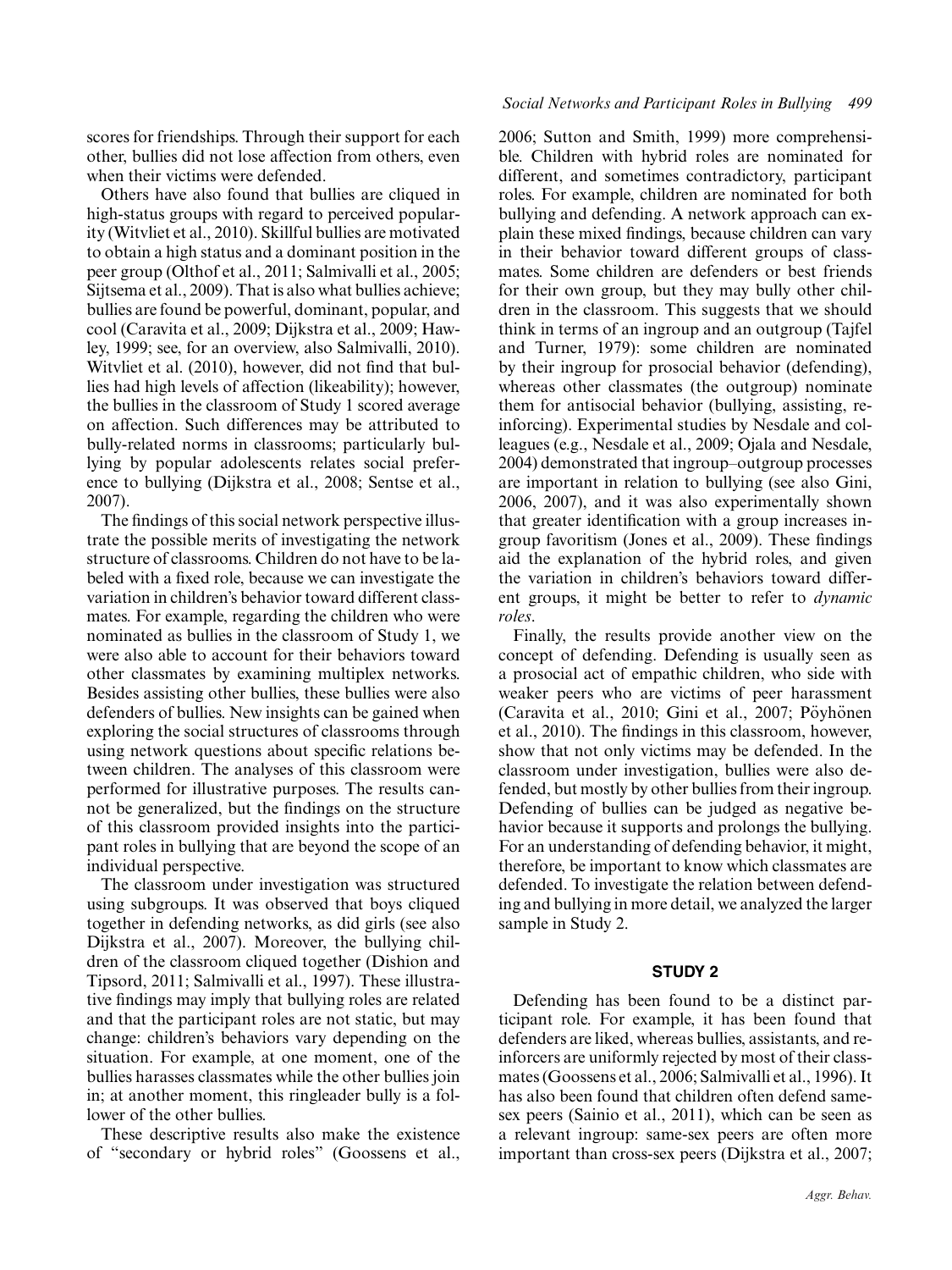## *500 Huitsing and Veenstra*

Maccoby, 1998). The illustrative findings in the classroom of Study 1 also point toward ingroup defending. Not only boys and girls but also bullies were found to defend the children of their own ingroup. The results of Study 1, however, are based on only one classroom. Does defending also occur among bullies in a larger sample of classrooms? And how does this apply to victims? To answer these questions, we statistically modeled networks of bullying and defending, to investigate how defending and bullying are associated at the relationship level.

Being nominated by peers as a defender does not necessarily mean that a child defends victims. Part of the nominations might stem from bullies who nominate other bullies as their defenders. In this context, ingroup and outgroup processes imply that bullying and defending are dynamic processes (Adler and Adler, 1995). Animosity between cliques can lead to reciprocal aggressive interactions, in which members of different groups bully each other while being defended by ingroup members. This means that a distinction should be made between defending victims and defending bullies.

Consider the victims in Figure 3.*a*. Children *A* and *B* report being victimized by several bullies (thus, they can be named as victims). Because *A* and *B* share the same bullies, they might seek each other for comfort and support against the bullies (Fox and Boulton, 2006; Hodges et al., 1999). This can also be deducted from a goal-framing approach. Victims will search for sources of support and affection. However, victims are often rejected (Salmivalli and Isaacs, 2005). Rejection can be seen as a vicious cycle where a lack of fit with the group and being rejected enhance each other, which makes it hard for children to return to the peer group once they have been rejected (Juvonen and Gross, 2005; Mikami et al., 2010). This means that victims often have to search for the support of other (rejected) victims. Thus, as can be seen in Figure 3.a, it is likely that victims *A* and *B* will defend each other (the solid line) to benefit from a bond against their bullies. Thus, we hypothesized that victims with the same bullies would tend to defend each other.

Based on the goal-framing approach, we predicted that bullies would defend each other. In doing so, bullies can benefit from each other's power or status. The support of followers and other bullies gives bullies a stronger position in the classroom and motivates them to continue their negative behaviors. This is illustrated in Figure 3.*b*. Children *A* and *B* are nominated for bullying by several victims (thus, they can be named as bullies). These bullies defend each other (the solid line), which is a strategy that not only results in a strong position against the victims, but also leads



 $a$ . Defending between Victim  $A$  and Victim  $B$  for shared out-ties of bullying (being bullied by the same bullies,  $N, ..., N+1$ ).



 $b$ . Defending between Bully  $A$  and Bully  $B$  for shared in-ties of bullying (bullying the same victims,  $N, ..., N+1$ ).

**Fig. 3.** *Study 2:* **Triangulation in multivariate networks for bullying ("Who starts when you are victimized?") and defending ("Which classmates defend you when you are victimized?"). Dotted lines indicate bullying nominations, solid lines indicate defending nominations.**

to the formation of an outgroup of victims. Recall from Study 1 that these victims, the outgroup, may be less important for the status and affection of the bullies because they are not part of the bullies' ingroup. Thus, we hypothesized that bullies who harassed the same victims would tend to defend each other.

These patterns in two interwoven networks (bullying and defending) were tested using statistical modeling of networks by Exponential Random Graph Models (ERGMs, also called *p\** models). These are probability models for complete networks of a given set of actors whose parameters represent graph configurations of dyadic (e.g., reciprocity), triadic (e.g., transitivity), and higher-order level effects (see, e.g., Robins et al., 2007a). Two networks can be investigated simultaneously in bivariate ERGMs (Lazega and Pattison, 1999; Pattison and Wasserman, 1999) with configurations involving both networks. Estimations of separate classrooms were summarized using a meta-analytic procedure, which describes the occurrence of (need for) the various structural parameters and their size in the different networks.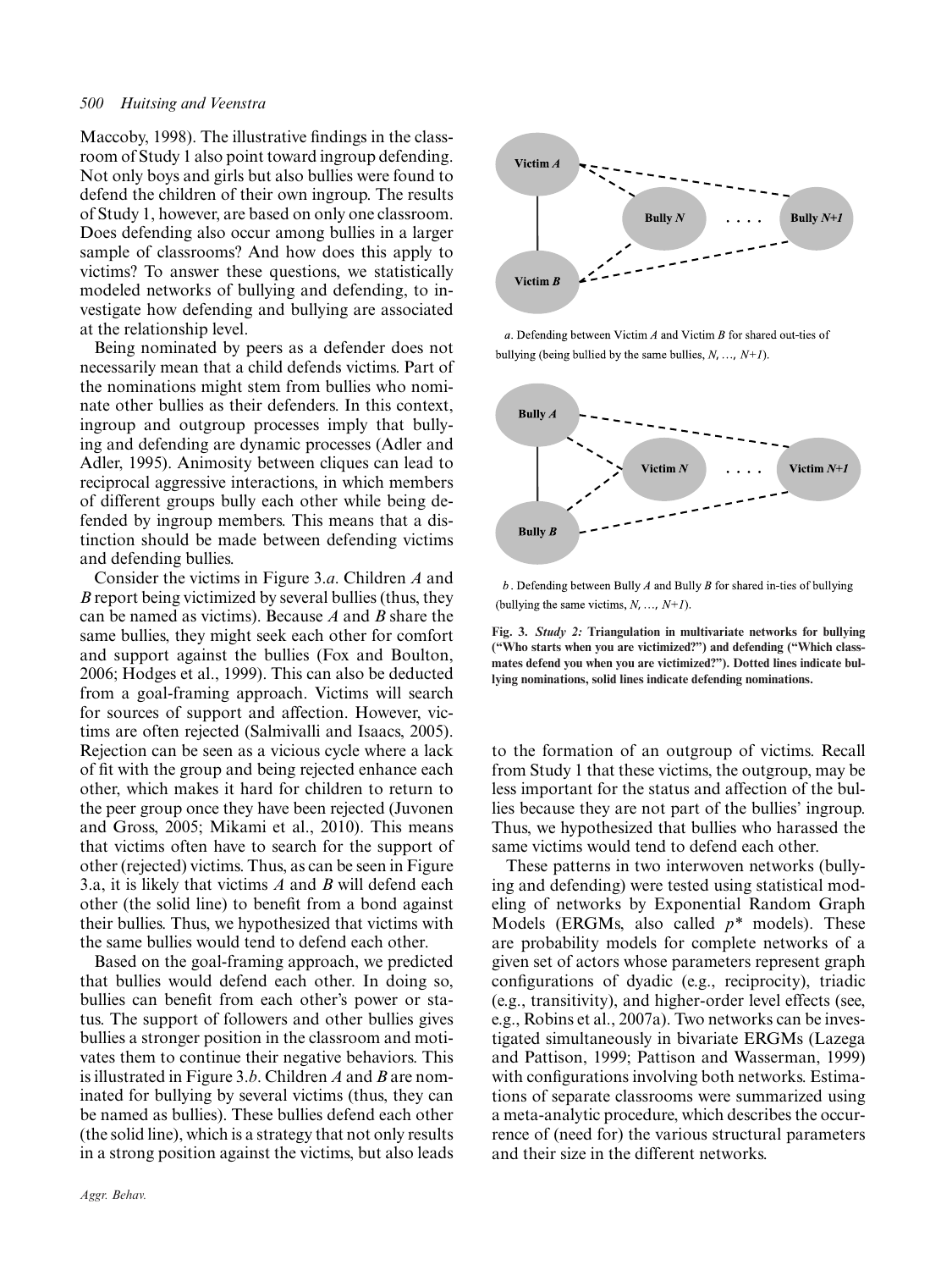#### **METHOD**

# **Sample and Questionnaire: Dyadic Peer Nominations**

The initial sample for Study 2 yielded 523 children from 27 classrooms for grades 5–8. Two classrooms were excluded because no more than two nominations were given for bullying in total, precluding the estimation of a network structure. The remaining 25 classrooms comprised 494 children: 218 girls (44.1%) and 276 boys (55.9%), with a mean age of 10.5 years  $(SD = 1.5)$ . The mean class size was 19.8 children  $(SD)$  $= 4.3$ ). Ninety-seven percent of the children in these classrooms participated in the study. The schools were situated in both rural and (sub)urban areas of the Netherlands. The percentage of children whose parents had a low educational level, at maximum a certificate for secondary vocational education, was 16.9%. The percentage of children from ethnic minorities (at least one parent born outside the Netherlands) was 18.7%. Information about the procedure and data collection can be found in the method section of Study 1.

# **Analytical Strategy**

We used social network questions on bullying and defending for each of the classrooms. We tested the bivariate configurations of defending among bullies and victims (described in Fig. 3) along with univariate configurations (i.e, parameters for the network structure of bullying and defending when examined separately). We estimated parameters of dyadic, triadic, and higher-order level effects (see, e.g., Robins et al., 2007a). The parameters in the model represent configurations. These are subsets of actors with specific patterns of ties between them. The combination of the configurations leads to the structure of the observed social network, and the corresponding parameters can be interpreted as the outcome of structural processes in the network. The configurations we used in this study were based on ERGM specifications introduced by Snijders et al. (2006) and Robins et al. (2007a, 2009), which include alternating in- and out-stars and alternating triangles of various forms (Robins et al., 2009), and their multivariate extensions. The univariate configurations of single-tie networks of bullying and defending used in this study were chosen because these have been shown to lead to a good estimation of their single network structures (i.e., when estimated on their own) of positive and negative relations (Huitsing et al., unpublished research).

We used the multivariate *XPNet* program (Wang et al., 2009), available at www.sna.unimelb.edu.au, to estimate ERGMs. The program estimates the pa-

# *Social Networks and Participant Roles in Bullying 501*

rameters using the Monte Carlo maximum likelihood methods of Snijders (2002). Model estimation uses starting values of parameters that are refined iteratively, such that the simulated networks resemble the observed networks more closely. Each estimated parameter was considered to be converged when the simulated networks differed minimally from the observed networks (Robins et al., 2007b). More information about convergence and Goodness of Fit for the statistical models can be found elsewhere (Robins et al., 2009, 2007b). In all models, we fixed the graph density because this improves model convergence considerably (Lubbers and Snijders, 2007).

The results of the models for the 25 classrooms were combined in a meta-analytic procedure as described in Lubbers and Snijders (2007). This assumes a model in which each network has a true parameter, which is estimated with some estimation error; the true parameters are distributed across networks according to a normal distribution, while the estimation errors are independently and normally distributed, with a mean of 0 and a standard deviation equal to the estimated standard error. Estimation of this model was carried out using the program MLwiN (Rasbash et al., 2000). The obtained estimated mean parameter represents an unstandardized aggregated estimate across classrooms (along with its standard error), and the accompanying standard deviation represents the degree to which estimates vary across classrooms. The statistical significance of the mean parameters was tested by dividing the estimate by its standard error; this was tested using a *t*-ratio, which has approximately a normal distribution. The significance of the parameters for the standard deviations was tested using a chi-square difference test with one degree of freedom.

# **RESULTS**

On average, children nominated one classmate for bullying them (average degree), and about 9% of these nominations were reciprocated (see descriptive statistics in Table I). About one-third of the children (153 in total) were isolated from bullying: they neither indicated being victimized nor were reported as bullies. About 20% of the children were nominated as bullies but did not report being victimized themselves (102 "sinks"), and a comparable percentage of children was not nominated for bullying but reported being victimized by classmates (106 "sources"). This is also partly reflected in the univariate parameters of the ERGMs used to estimate the structure of the bullying networks (see Table II). These parameters represent configurations, subsets of actors with specific patterns of ties between them, for which the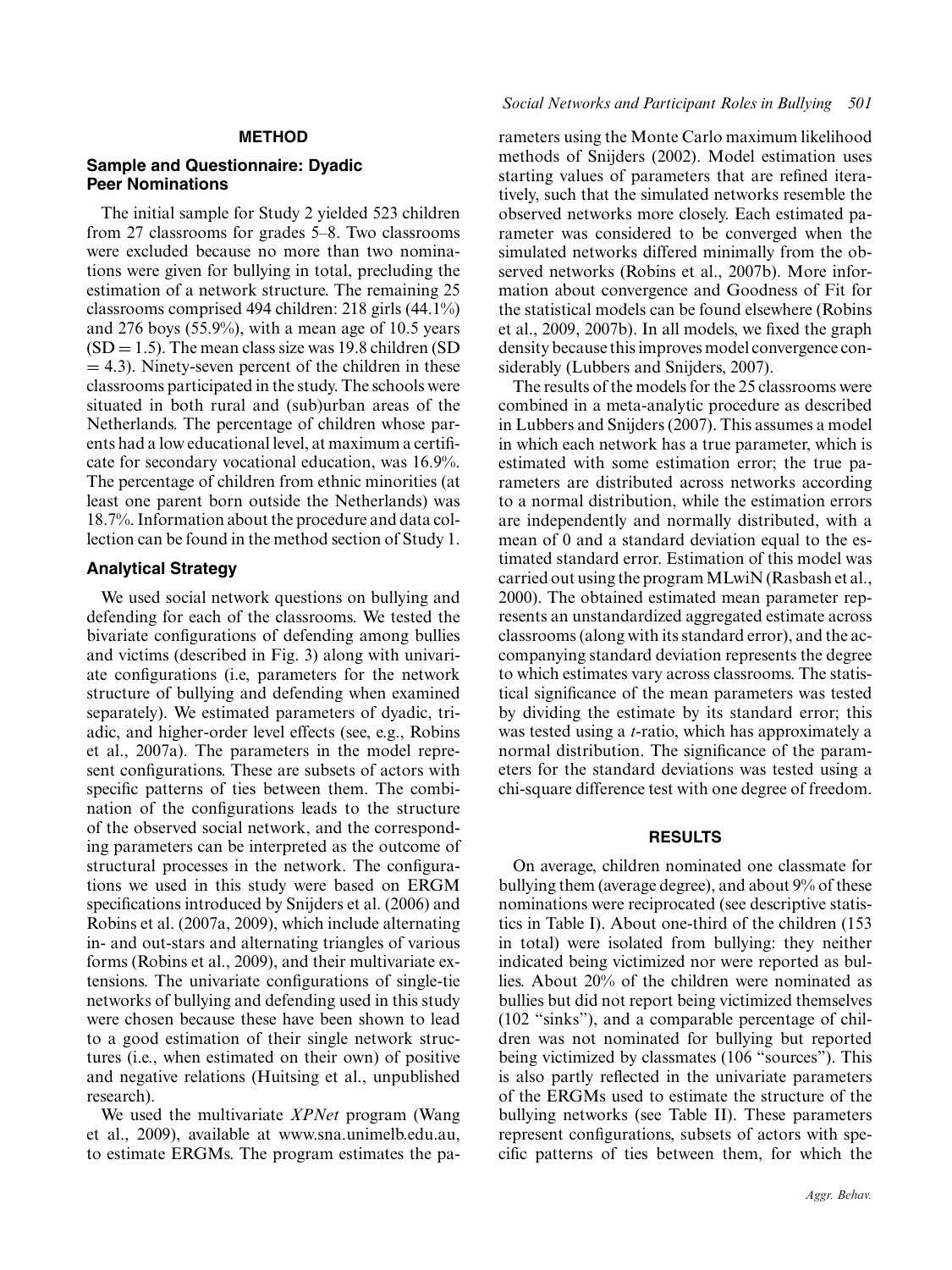|                                                                               | <b>Bullying</b>   | Defending           |
|-------------------------------------------------------------------------------|-------------------|---------------------|
| Number of classrooms                                                          | 25                | 25                  |
| Total number of nominations                                                   | 451               | 1,798               |
| Total number of possible                                                      | 9,708             | 9,708               |
| nominations<br>Average density over all<br>classrooms (standard<br>deviation) | $5.0\%$ $(2.6\%)$ | $19.7\%$ $(8.0\%)$  |
| Minimum density per classroom                                                 | $1.96\%$          | 4.17%               |
| Maximum density per classroom                                                 | 10.53%            | 33.97%              |
| Average in/outdegree                                                          | 0.94              | 3.77                |
| Standard deviation outdegree<br>(given nominations)                           | 1.47              | 3.82                |
| Standard deviation indegree<br>(received nominations)                         | 1.51              | 2.38                |
| Reciprocity over all classrooms<br>(standard deviation)                       | $9.1\%$ (12.9%)   | $41.2\%$ $(15.2\%)$ |
| Number of students                                                            | 494               | 494                 |
| Number of sinks <sup>a</sup>                                                  | 102               | 81                  |
| Number of sources <sup>a</sup>                                                | 106               | 12                  |
| Number of isolates <sup>a</sup>                                               | 153               | 11                  |

**TABLE I. Study 2: Descriptive Statistics for Networks of Bullying and Defending**

<sup>a</sup>*Note.* Sinks are actors with zero out-ties and at least one in-tie; Sources are actors with at least one out-tie and zero in-ties; Isolates are actors with zero in-ties and zero out-ties.

combination leads to the relational structure of the bullying network. The estimated isolate parameter  $(1.19, P < .01)$  was significantly positive. The estimated sinks parameter was also positive (but not significant), and the number of sources was well fitted with the model given in Table II; these were, therefore, not estimated using a separate parameter. A dispersed distribution of the indegrees was found  $(1.46, P < .01)$ , implying that some children were clearly nominated more than others as bullies. The multiple two-path parameter was positive  $(0.10, P < .01)$ . This parameter models the tendency to have (multiple) outgoing as well as ingoing ties.

The networks for defending were denser: children nominated on average almost four classmates as their defenders, and 40% of these nominations were reciprocated (see Table I). Few children were isolated, but a considerable number of children were nominated as defenders but did not report having defenders themselves (81 sinks). An important parameter representing the relational structure of the defending network is the reciprocity parameter that was estimated positively  $(1.52, P < .01;$  see Table II). Children also preferred to have transitive defending relations (0.73, *P* < .01); thus, children were defended by the defenders of their defenders. Moreover, the multiple two-path parameter was negative  $(-0.27, P < .01)$ . In addition to these effects, we included the shared in-ties parameter  $(0.17, P < .01)$  for good model convergence.

We included multivariate relations in the same model, which means that we included configurations of both bullying and defending ties. We controlled for degree-level dependencies, which are the nominations received and given at the child level. The number of nominations (indegrees) received by children for bullying was uncorrelated with the number of nominations received for defending (multiplex in-2-stars, see Table II). We found neither multiplex out-2-stars (the number of nominations given for bullying was unrelated to the number of nominations given for defending), nor multiplex mixed-stars (the number of times children were nominated for defending while nominating others for bullying). The other mixed-star parameter was significant (−0.04, *P* < .05), suggesting that children who were nominated for bullying were less likely to nominate others for defending. The parameters for the multivariate triads show that children who were victimized by the same bullies tended to defend each other  $(0.25, P < .01)$ . It was also found that children who were nominated as bullies tended to defend each other  $(0.47, P < .01)$ .

# **Extra analyses: victim-reported defending.**

In the analyses presented in Table II, we analyzed complete defending networks, meaning that all children were allowed to answer the question "Which classmates defend you when you are victimized?" Also children who were not really victimized (given the power imbalance, the repetition, and the intentional nature) were allowed to nominate their defenders. To examine whether this influenced the results, we constructed new network matrices where defending ties were only taken into account when children reported being victimized by at least one classmate in response to one of eight questions concerning being bullied: the questions for initiating bullying ("Who starts when you are victimized?") and seven questions about several forms of bullying ("Which classmates victimize you by . . . "), such as verbal, relational, or digital bullying. Using this criterion, the number of defending ties in the total sample was reduced by 19.5%. The average degree of defending was now 3.03 (standard deviation outdegree  $=$  3.75; standard deviation indegree  $= 2.06$ ). The reciprocity over all classrooms also dropped from 41.2% to 33.6% (standard deviation  $= 13.4\%$ ). When we analyzed the structure of these defending networks using ERGMs, also in relation to bullying networks, the results hardly changed as compared with Table II. In the bivariate parameters using bullying and defending ties, it was found that children who were nominated as bullies tended to defend each other, DKT-ABA =  $0.48(0.11)$ ,  $P < .01$ . The tendency of children to defend each other when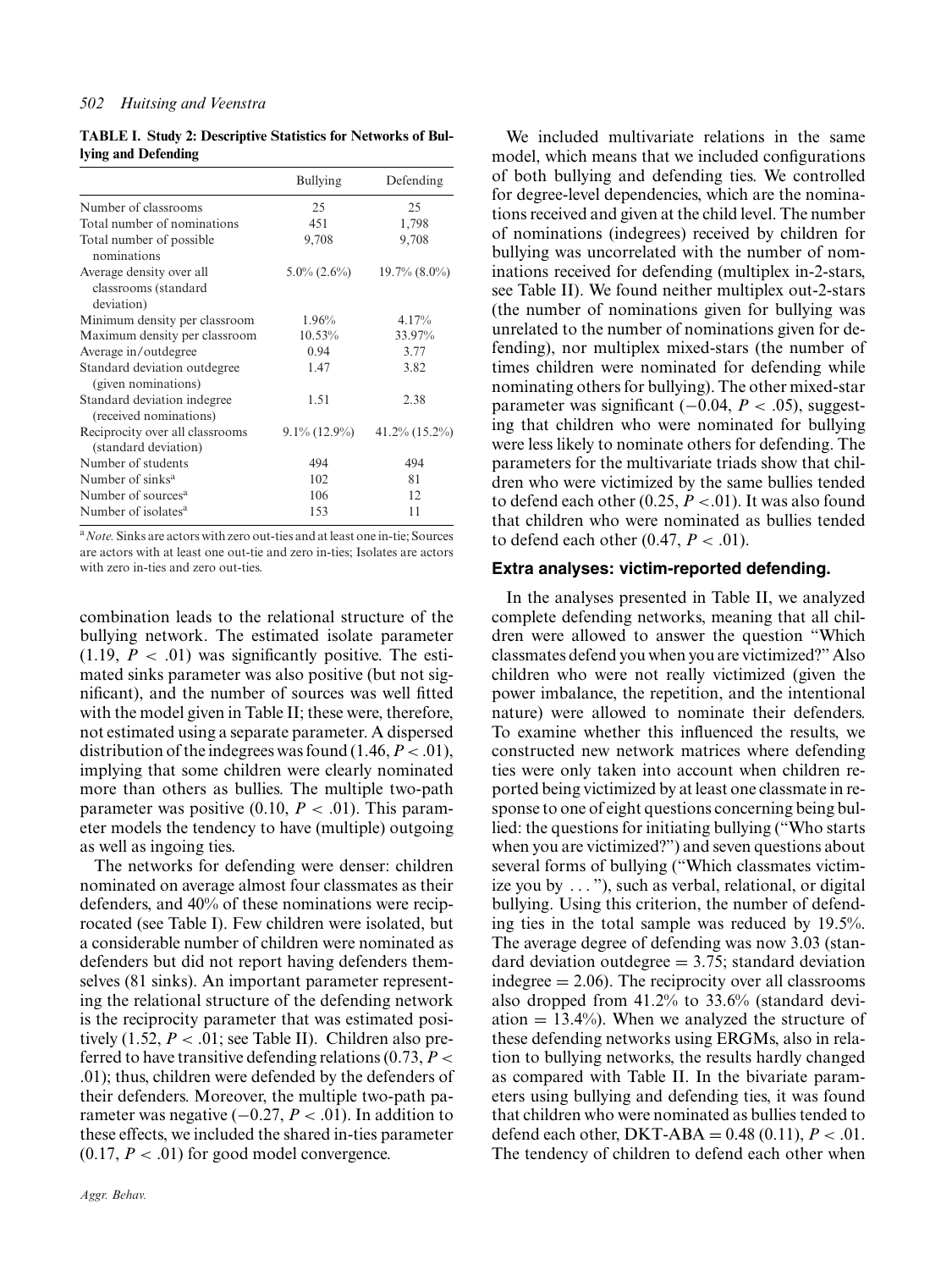| Parameter                                                           | Explanation                                                                                                                                | Graphical<br>representation | Mean<br>parameter |                   | Standard<br>deviation |          |
|---------------------------------------------------------------------|--------------------------------------------------------------------------------------------------------------------------------------------|-----------------------------|-------------------|-------------------|-----------------------|----------|
|                                                                     |                                                                                                                                            |                             | Estimate          | Standard<br>error | Estimate              | $\chi^2$ |
| Bullying<br>In-ties spread (A-in-S)                                 | Spread of in-ties distribution (if positive,<br>the distribution is dispersed: some                                                        |                             | $1.459**$         | (0.318)           | 0.72                  | 2.61     |
|                                                                     | children receive more nominations for<br>being a bully than others)                                                                        |                             |                   |                   |                       |          |
| Isolates                                                            | Tendency of children to be isolated (zero<br>indegree and zero outdegree)                                                                  |                             | $1.192**$         | (0.341)           | 0.91                  | 1.34     |
| Sinks                                                               | Tendency of children to have zero<br>outdegree                                                                                             | ≁∕⊢ →                       | 0.539             | (0.318)           | 0.68                  | 0.49     |
| Multiple two paths<br>$(A2P-T)$                                     | Tendency to have (multiple) out-ties and<br>in-ties (bully victims)                                                                        |                             | $0.101**$         | (0.037)           | 0.00                  | 0.00     |
| Shared in-ties (A2P-D)                                              | In-ties-based structural equivalence (being<br>nominated by the same children)                                                             |                             | 0.077             | (0.087)           | 0.19                  | $3.79*$  |
| Shared out-ties (A2P-U)                                             | Out-ties-based structural equivalence<br>(nominating the same children)                                                                    |                             | $-0.426*$         | (0.167)           | 0.40                  | $8.37**$ |
| Defending<br>Reciprocity                                            | Tendency to mutually defend                                                                                                                |                             | $1.520**$         | (0.150)           | 0.50                  | 2.58     |
| Transitive closure<br>$(AT-T)$                                      | Closure of two paths (children defend the<br>defenders of their defenders)                                                                 |                             | $0.728**$         | (0.035)           | 0.00                  | 0.00     |
| Multiple two paths<br>$(A2P-T)$                                     | Being linked at distance two: Precondition<br>for transitive closure                                                                       |                             | $-0.271**$        | (0.033)           | 0.13                  | 57.25**  |
| Shared in-ties (A2P-D)                                              | In-ties-based structural equivalence (being<br>nominated by the same children)                                                             |                             | $0.174**$         | (0.030)           | 0.12                  | 25.99**  |
| Multivariate parameters<br>Multiplex in-2-stars<br>$(In-2-star-AB)$ | Number of nominations received by<br>children for bullying in correlation with<br>the number of nominations they<br>received for defending |                             | $-0.034$          | (0.025)           | 0.04                  | 0.14     |
| Multiplex out-2-stars<br>$(Out-2-star-AB)$                          | General tendency in nominating others<br>(for bullying and defending)                                                                      |                             | 0.015             | (0.019)           | 0.04                  | 3.33     |

# **TABLE II. Study 2: "Who Starts When You Are Victimized?" and "Which Classmates Defend You When You Are Victimized?" Multivariate Exponential Random Graph Models for Bullying and Defending**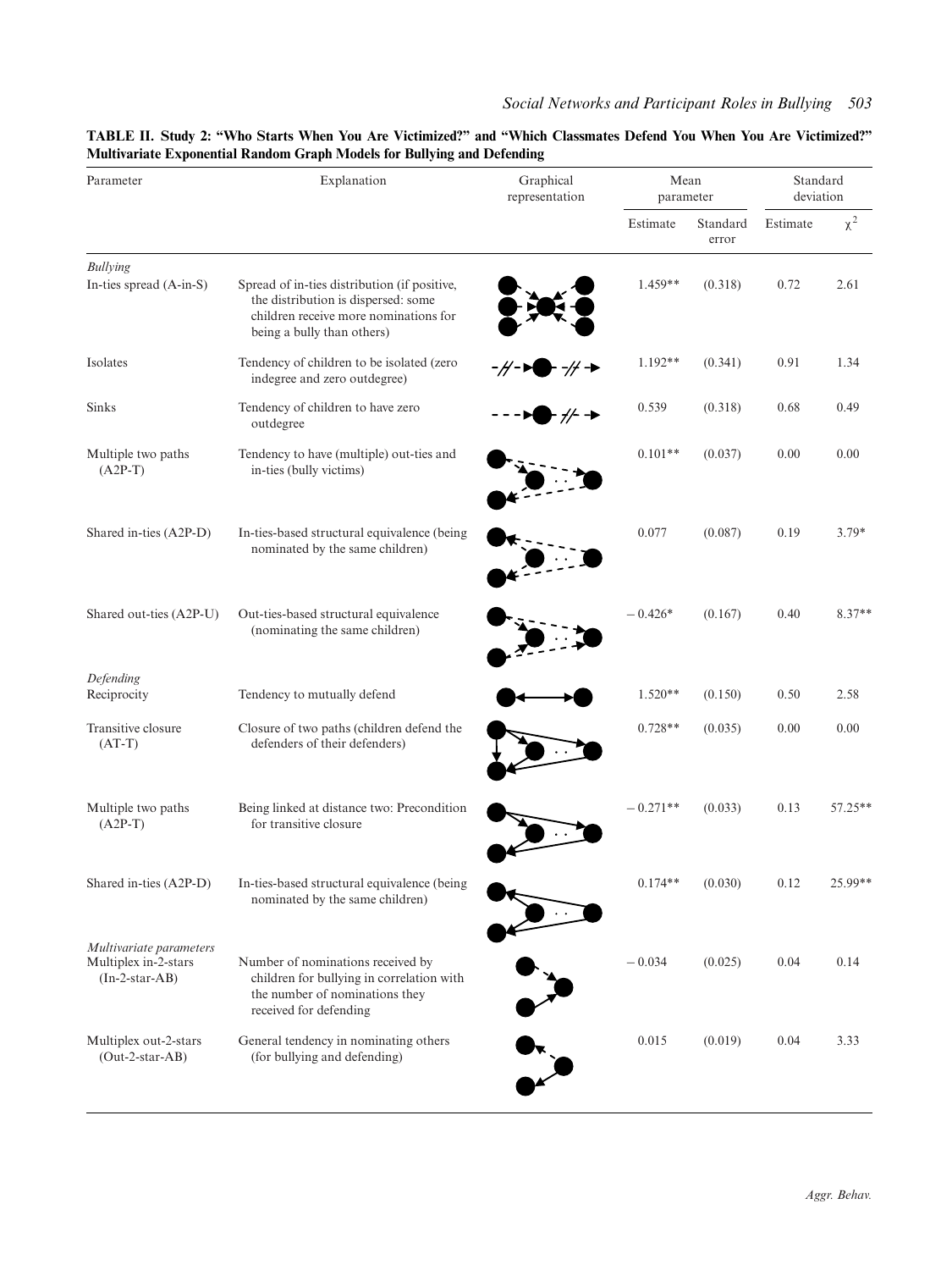#### *504 Huitsing and Veenstra*

#### **TABLE II. Continued**

| Parameter                                                          | Explanation                                                                                 | Graphical<br>representation | Mean<br>parameter |                   | Standard<br>deviation |          |
|--------------------------------------------------------------------|---------------------------------------------------------------------------------------------|-----------------------------|-------------------|-------------------|-----------------------|----------|
|                                                                    |                                                                                             |                             | Estimate          | Standard<br>error | Estimate              | $\chi^2$ |
| Multiplex mixed-stars<br>bullying-defending<br>$(Mixed-2-star-AB)$ | Number of times children are nominated<br>for bullying and nominate others for<br>defending |                             | $-0.036*$         | (0.018)           | 0.03                  | 1.14     |
| Multiplex mixed-stars<br>defending-bullying<br>$(Mixed-2-star-BA)$ | Number of times children are nominated<br>for defending and nominate others for<br>bullying |                             | $-0.025$          | (0.023)           | 0.00                  | 0.00     |
| Defending for shared<br>out-ties of bullying<br>$(UKT-ABA)$        | Tendency of victims to defend other<br>victims who are victimized by the same<br>bullies    |                             | $0.249**$         | (0.091)           | 0.16                  | 1.04     |
| Defending for shared<br>in-ties of bullying<br>(DKT-ABA)           | Tendency of bullies to defend other bullies<br>who harass the same victims                  |                             | $0.469**$         | (0.100)           | 0.26                  | 2.77     |

*Note.* \**P* < .05; \*\**P* < .01. The degree of freedom for the  $\chi^2$  test is 1. Dotted lines indicate bully-victim relations, solid lines indicate defending relations in the graphical representations of the parameters. Characters between brackets indicate the names of the configurations as they are named in *XPNet*. The mean parameter is an unstandardized aggregated estimate across classrooms. The standard deviation represents the degree to which estimates vary across classrooms.

victimized by the same bullies became marginally significant, UKT-ABA =  $0.43$  (0.25),  $P = .08$ , which is not surprising, given that the number of shared outties for defending was reduced by diminishing the number of defending ties. The table of these extra analyses is available on request.

## **DISCUSSION**

In a large sample of about 500 children in 25 classrooms, multivariate social network analyses showed that children who nominated the same classmates for bullying (referring to victims) and children who were nominated by the same classmates for bullying (referring to bullies) were defended by children with a similar network position in relation to bullying or victimization (their ingroup). Thus, victims tended to defend each other, and so did bullies. By defending classmates who targeted the same peers, bullies created an ingroup of bullies and an outgroup of victims. These results indicate that victims as well as bullies are embedded in subgroups where they are supported by peers, which is in line with the illustrative findings of Study 1. This is also reflected in the group process of bullying, where more children than bullies and victims become involved when defending occurs.

*Aggr. Behav.*

The findings of the meta-analyses of the ERGMs for 25 classrooms showed also that defending among bullies was estimated to be somewhat stronger than defending among victims. Bullies might use the group to harass others. For example, it has been shown that bullies aggress against the same victims (Card and Hodges, 2006). When bullies are embedded in a subgroup with followers, they might be more inclined to defend each other if victims retaliate. Victims might be less likely to seek each other's support. Victims are often rejected and peers do not easily associate with them (Salmivalli and Isaacs, 2005). It is imaginable to expect that siding with a weak and powerless victim might be even more damaging for one's social position, because it can reinforce the vicious cycle of rejection (Juvonen and Gross, 2005). Given the potential risks that are related to defending a victim, it is good to see that children who report being victimized have defenders on their side.

The results of this study require reflection on the concept of defending. Defending is behavior that is usually seen as being prosocial. For example, studies have shown that defenders have high levels of empathy (Caravita et al., 2010; Gini et al., 2007), which is related to higher levels of defending when children have high social status (Pöyhönen et al., 2010).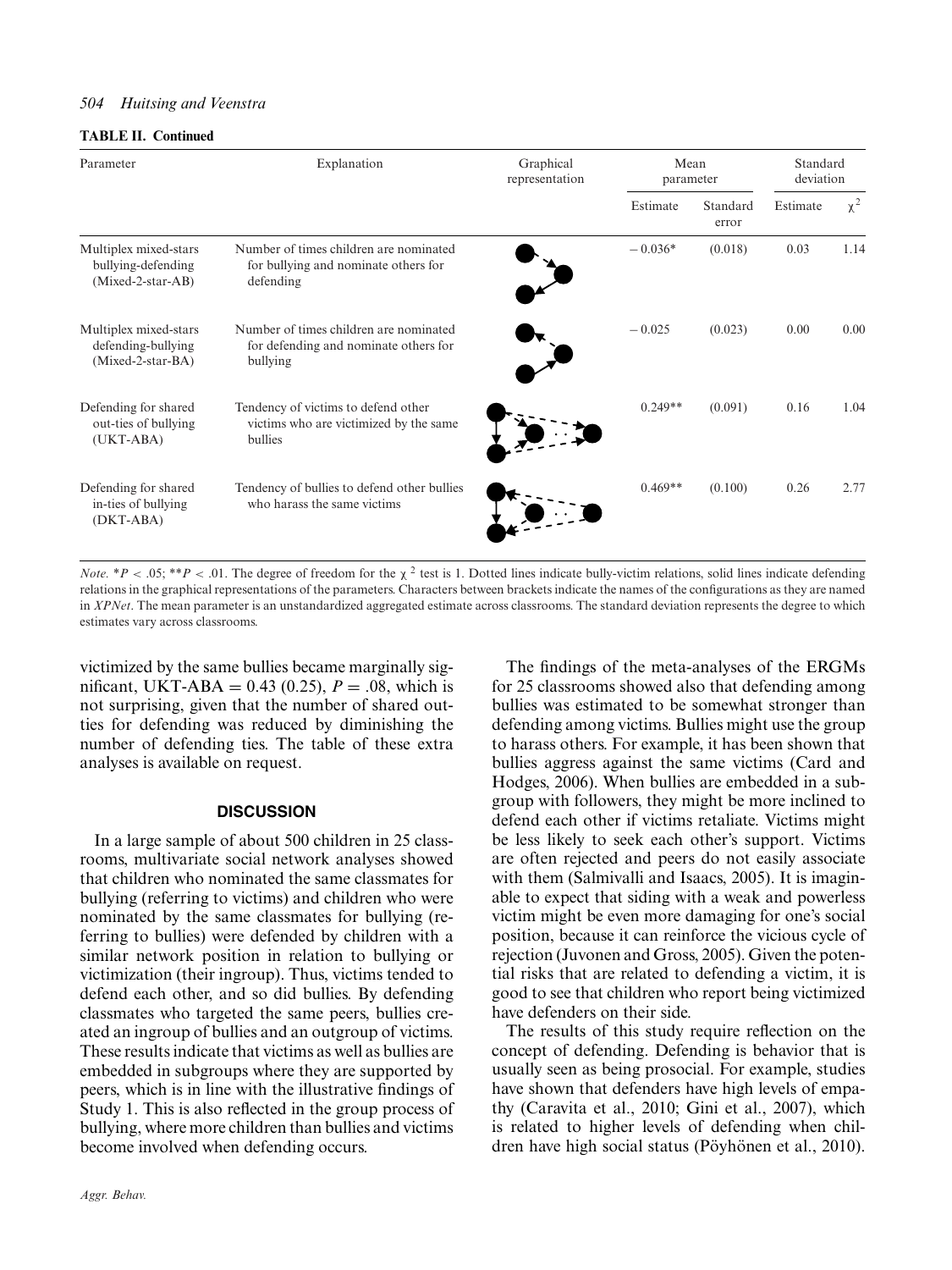Moreover, defending has been positively associated with antibullying norms, whereas bully-related behaviors (initiating bullying, assisting, reinforcing) have been negatively associated with antibullying norms (Salmivalli and Voeten, 2004). On the other hand, it has been found that bullies have even better social cognitive skills than defenders (Sutton et al., 1999), which is the ability to understand others' needs. Bullies and defenders may, therefore, opt for different ways to obtain and maintain their goals of status and affection. Where defenders use prosocial and helping means to achieve their goals, bullies opt for being dominant.

With the dyadic nominations used in this study, it is possible to disentangle defenders of victims from defenders of bullies. When reputational peer nominations are used in asking children to nominate the classmates who comfort and support victims, it is likely that only the prosocial defenders are reported, because they have a reputation for helping classmates. This reputation may be established when children defend classmates with whom they are not directly affiliated, such as being befriended. But when we ask children by whom they themselves are defended, we obtain information about the defenders and the children they defend. In that way, we ask children directly by whom they are defended and we see, using that measure, that bullies are also defended. As suggested by the findings of Study 1, bullies may defend only their ingroup classmates, which does not necessarily lead to a reputation of being a defender at the group level.

Children who were not victimized, however, may have interpreted the dyadic question, "Which classmates defend you when you are victimized?" as "Suppose you were victimized, who would defend you?" These children might have perceived defending hypothetically. To rule out the possibility that hypothetical defending had an impact on the outcomes of this study, we performed extra analyses where defending ties were only taken into account when children reported being victimized by at least one classmate. The results remained largely unchanged, suggesting that children who were nominated as bullies often reported being victimized by at least one classmate. In the analyses presented, we felt justified to ask also children other than pure victims to nominate their defenders in bullying situations, because children do not necessarily have to be victimized in order to be defended (Adler and Adler, 1995). In essence, it can be expected that successful defending prevents victimization or alleviates its consequences (Sainio et al., 2011).

The findings of this study show that knowing who defends whom can lead to new insights. As the re-

## *Social Networks and Participant Roles in Bullying 505*

sults show, some children who were nominated for defending, defended bullies. This implies that future studies should ideally ask "By which classmates are you defended?" instead of "Which classmates are defenders (of victims)?" In the latter question, there is no information about who is defending whom, so it is not possible to disentangle at the dyadic level defenders of bullies from defenders of victims. This is especially important when investigating characteristics of defenders, because children can have different roles in the group processes in their classroom when defending classmates who are involved in bullying.

# **GENERAL DISCUSSION**

In this study, it was investigated how the group process of bullying can be investigated using a social network perspective. Social network data on the participant roles in bullying were used in two studies. Study 1 illustrated how social network data can be used to gain insight into the social structure of a classroom. Using social network data, the subgroups of defending in the classroom as well as the bully roles were identified. Some of the descriptive insights obtained in this single classroom were used to set up statistical network analyses on the larger sample in Study 2. The bivariate network analyses showed that victims with the same bullies were likely to defend each other. Moreover, as was also indicated by the findings of Study 1, also bullies who harassed the same victims had a tendency to defend each other. An important aspect to address is how a social network perspective can be applied in classroom-based antibullying interventions, and be integrated in existing interventions that are based on the participant-role approach (see Kärnä et al., 2011; Lodge and Frydenberg, 2005; Menesini et al., 2003), but first we will discuss the limitations and strengths.

# **Limitations and Strengths**

To measure defending, we asked all children to name the classmates by whom they were victimized. As some children might have perceived defending hypothetically, we examined also the influence of reports of defending by children who were not victimized, using extra analyses in which defending ties were only taken into account when children reported being victimized by at least one classmate. In other studies, a different criterion was used; children were allowed to nominate defenders when they indicated having been victimized at least once or twice on any of 11 self-reported Olweus bully/victim items concerning several forms of victimization (e.g., Huitsing et al., unpublished research; Sainio et al., 2011). Such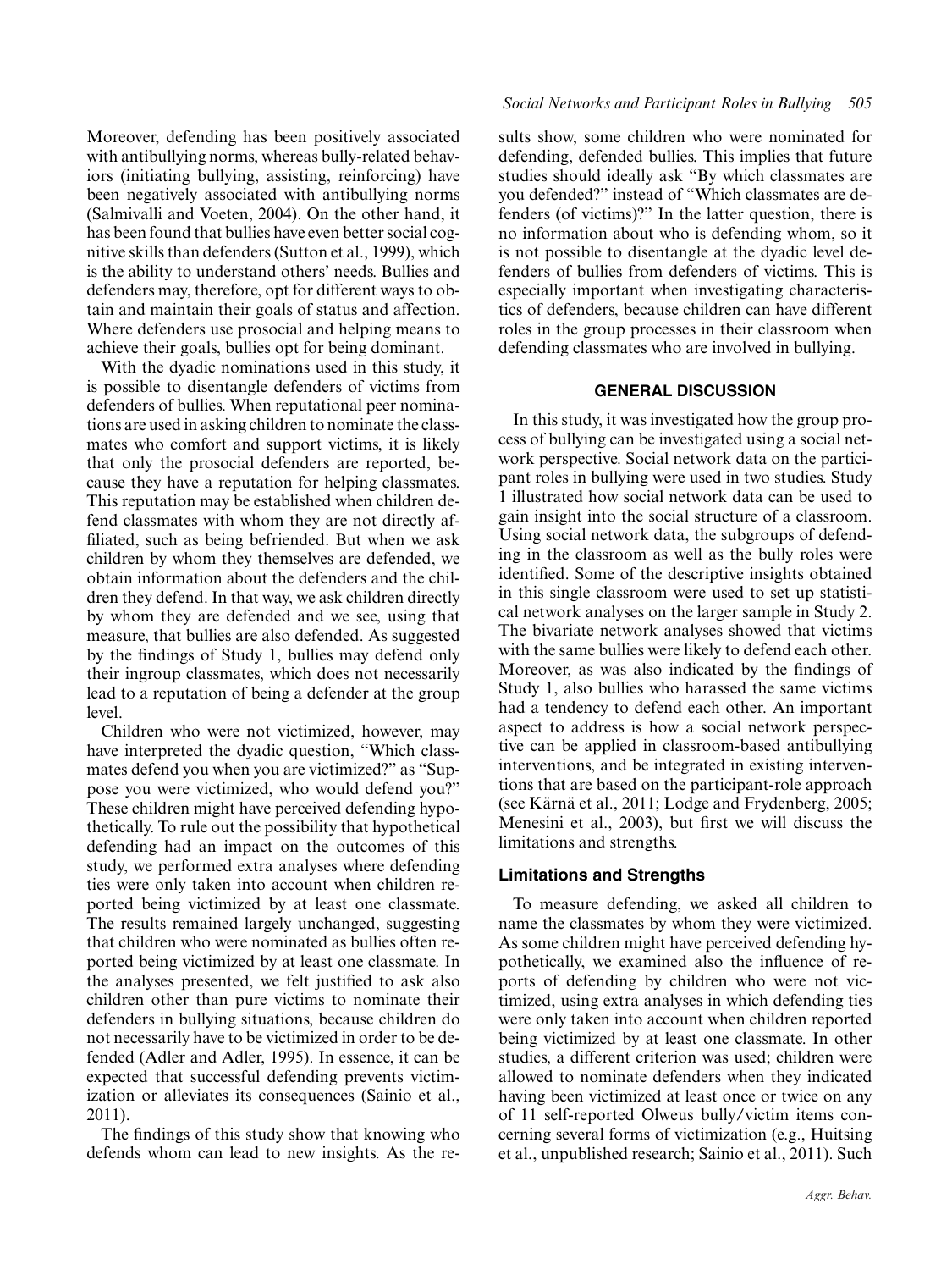self-reports on victimization were not available in the data under investigation, so we decided to use reports on being victimized by at least one classmate as an indicator of being victimized. Another limitation is that we also did not measure goals explicitly, but derived hypotheses from the goal-framing approach that were supported by the results. Future research might take goals explicitly into account (see Sijtsema et al., 2009).

Moreover, the results of Study 1 suggest that bullies are defended by children who also support these bullies in bullying situations, that is, assistants and reinforcers of these bullies. However, a limitation is that we do not know whether these defenders who act as followers of bullies really support that particular bully. For example, when a child nominates two or more bullies and additionally some assistants, we do not know which assistants belong with which bullies. Friendship and defending networks can be used as a proxy to identify whether assistants are associated with bullies. Future studies might also use data collection utilizing a computer script, where children can indicate which classmates, in case of two or more bullies, assist bully A, assist bully B, and so on. However, problems of redundancy can appear when children are victimized by a subgroup of bullies, where in some cases, child A starts, supported by child B, and sometimes the converse occurs.

Despite these limitations, the findings of our study show that the social network perspective on bullying goes beyond the individual perspective, and indicates that ingroup and outgroup mechanisms can be important in explaining the group process of bullying. The approach adopted in this study allowed us to take into account children's embeddedness in subgroups, and thereby the influence of classmates on their behavior via a goal frame, as children are tied to reactions of peers. Moreover, by using social network data on two relations, we were able to distinguish between different kinds of defenders, by addressing the question *who defends whom*. The social network perspective of the present study enabled us to identify the participant roles in greater depth, which can be valuable for specific classroom antibullying interventions. In this way, it will hopefully be possible to stop or at least diminish the victimization of children.

# **Implications of Social Network Approach for Antibullying Interventions**

Social network information is suitable for identifying processes in specific classrooms. A descriptive analysis of a classroom such as that performed in Study 1 can shed light on the group structure of the classroom by identifying the children who support bullies, or alternatively, which victims are victimized

by whom. Using social network data, it is also possible to identify central or high-status children in the classroom, such as children who are embedded in several subgroups or who are considered by classmates to be popular or good leaders. These central children can possibly function as "peer supporters" (Cowie et al., 2008), or the information can be used to form a support group applying the *method of shared concern* (Pikas, 2002) or the *no-blame approach* (Robinson and Maines, 2008). Such a support group usually consists of a few bullies and defenders of a victim, and a few prosocial high-status children who are all requested to provide practical support for victims. Social network information can be used to find the students who fit those roles.

Furthermore, social network information can be used to inform teachers about the group structure of their classroom, and to give personal advice on this (for example, this can be supported by pictures similar to Figures 1 and 2 of Study 1). Teachers can be informed about the bullies in the classroom and about the victims of these bullies. It is valuable for teachers to become aware of subgroups, thereby recognizing which children belong to which subgroups (cf. Gest, 2006). Teachers might be aware of the initiators of bullying, but assistants and reinforcers of bullies might be more difficult to detect. Improving teachers' knowledge about the social structure of the classroom can increase their effectiveness in intervening in bullying.

It is important that teachers know how to recognize bullying and how to correct bullying behavior. To this end, the KiVa antibullying program has been developed in Finland (Kärnä et al., 2011; Salmivalli et al., 2010). KiVa is based on two theoretical foundations described in this study: the participant role approach and the strong social position that bullies usually have (see, e.g., Caravita et al., 2009; Cillessen and Rose, 2005; Dijkstra et al., 2009; Witvliet et al., 2010) as a result of reaching their goal of acquiring status without losing affection by dominating marginalized classmates (for goal framing, see also Veenstra et al., 2010). Despite the success of KiVa (Kärnä et al., 2011), only a minority of victims were recognized by school personnel in Finnish KiVa schools (Sainio et al., 2011). It was harder for teachers to recognize bullying of girls, and to detect hidden forms of bullying, such as gossiping, excluding, or cyberbullying. To enable teachers to intervene more adequately, in 2012, our research group will implement and evaluate KiVa and KiVa+ in the Netherlands. KiVa+ is the Finnish KiVa program with one additional component: teachers in KiVa+ will receive a report that is partly based on social network information. Teachers will be informed about the network structure of their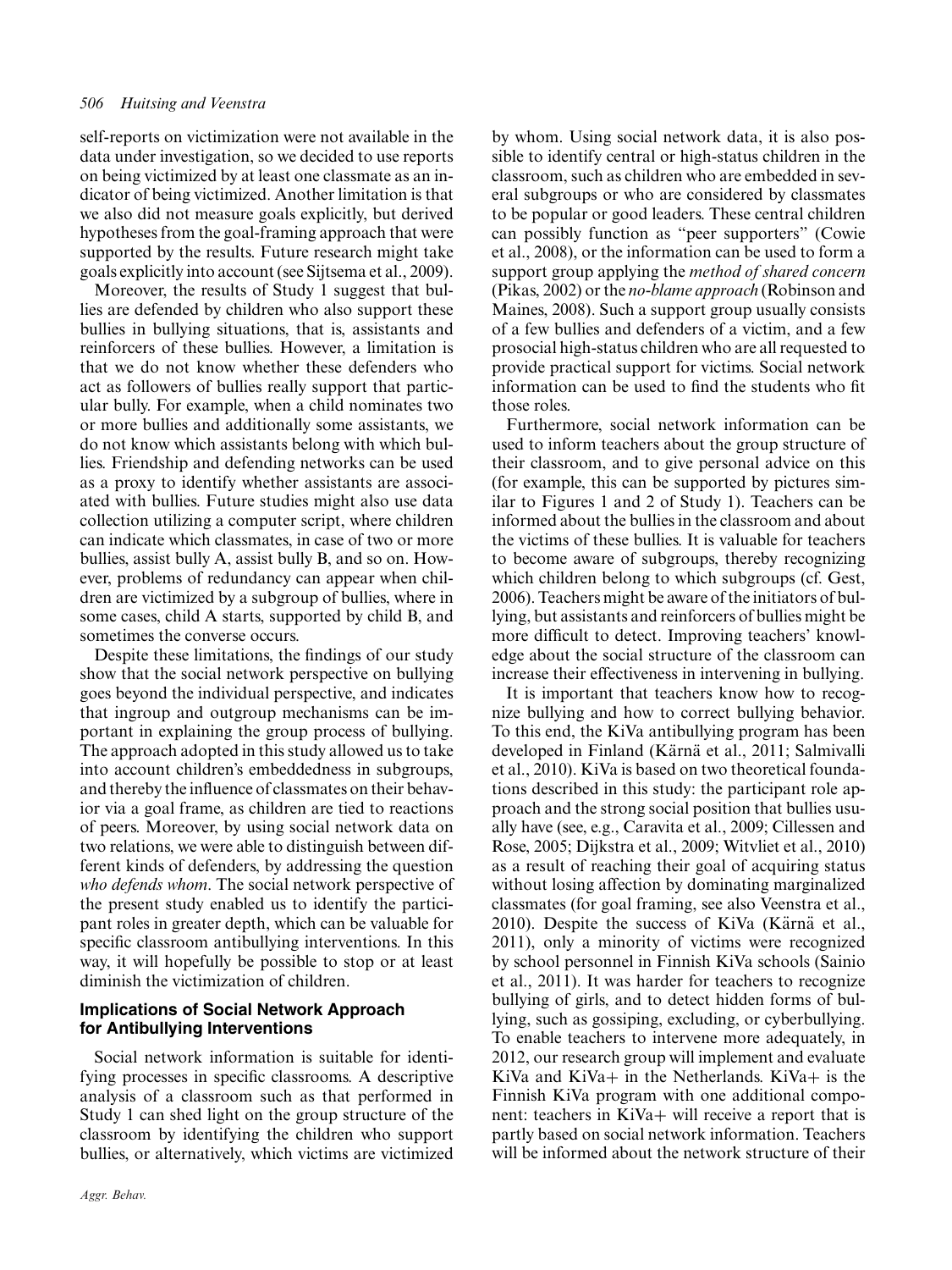classroom, in order to provide them with a more accurate view of the classroom. We will also test how social network information can be used to tackle bullying. An important question to be answered is, which children in the network should be targeted to diminish bullying? The feedback on social relations will probably make teachers more aware of bullying, and they will hopefully be able to tackle more specific cases of bullying.

# **ACKNOWLEDGMENTS**

This research was partly supported by a Toptalent grant (021.002.022) from the Netherlands Organization for Scientific Research (NWO) to the first author, and by a grant from the Dutch Ministry of Education (Onderwijs Bewijs) to the second author.We are grateful to Marijtje van Duijn and the WALM research group for their advice and valuable suggestions for improving the paper.

#### **REFERENCES**

- Adler PA, Adler P. 1995. Dynamics of inclusion and exclusion in preadolescent cliques. Soc Psychol Quart 58:145–162.
- Barkow JH. 1989. Darwin, sex, and status: Biological approaches to mind and culture. Toronto: University of Toronto Press.
- Baumeister RF, Leary MR. 1995. The need to belong: Desire for interpersonal attachments as a fundamental human-motivation. Psychol Bull 117:497–529.
- Boer P, Huisman M, Snijders TAB, Steglich CEG, Wichers LHY, Zeggelink EPH. 2006. StOCNET: An open software system for the advanced statistical analysis of social networks [Computer software]. Version 1.7. Groningen: ICS / SciencePlus.
- Borgatti SP. 2002. NetDraw: Graph visualization software [Computer software]. Harvard: Analytic Technologies.
- Buhrmester D. 1990. Intimacy of friendship, interpersonal competence, and adjustment during preadolescence and adolescence. Child Dev 61:1101–1111.
- Burns S, Maycock B, Cross D, Brown G. 2008. The power of peers: Why some students bully others to conform. Qual Health Res 18:1704–1706.
- Caravita SCS, Di Blasio P, Salmivalli C. 2009. Unique and interactive effects of empathy and social status on involvement in bullying. Soc Dev 18:140–163.
- Caravita SCS, Di Blasio P, Salmivalli C. 2010. Early adolescents' participation in bullying: Is ToM involved? J Early Adolesc 30:138– 170.
- Card NA, Hodges EVE. 2006. Shared targets for aggression by early adolescent friends. Dev Psychol 42:1327–1338.
- Cillessen AHN, Rose AJ. 2005. Understanding popularity in the peer system. Curr Dir Psychol Sci 14:102–105.
- Cohen R, Hsueh Y, Russel K, Ray G. 2006. Beyond the individual: A consideration of context for the development of aggression. Aggr Violent Behav 11:341–351.
- Cowie H, Hutson N, Oztug O, Myers C. 2008. The impact of peer support schemes on pupils' perceptions on bullying, aggression and safety at school. Emot Behav Diff 13:63–71.
- DeRosier ME, Cillessen AHN, Coie JD, Dodge KA. 1994. Group social context and children's aggressive behavior. Child Dev 65:1068– 1079.

#### *Social Networks and Participant Roles in Bullying 507*

- Dijkstra JK, Lindenberg S, Veenstra R. 2007. Same-gender and crossgender peer acceptance and peer rejection and their relation to bullying and helping among preadolescents: Comparing predictions from gender-homophily and goal-framing approaches. Dev Psychol 43:1377–1389.
- Dijkstra JK, Lindenberg S, Veenstra R. 2008. Beyond the class norm: Bullying behavior of popular adolescents and its relation to peer acceptance and rejection. J Abnorm Child Psychol 36:1289–1299.
- Dijkstra JK, Lindenberg S, Verhulst FC, Ormel J, Veenstra R. 2009. The relation between popularity and aggressive, destructive, and norm-breaking behaviors: Moderating effects of athletic abilities, physical attractiveness, and prosociality. J Res Adolesc 19:401–413.
- Dishion TJ, Tipsord JM. 2011. Peer contagion in child and adolescent social and emotional development. Annu Rev Psychol 62:189–214.
- Doreian P, Batagelj V, Ferligoj A. 2005. Positional analyses of sociometric data. In: Carrington PJ, Scott J, Wasserman S, editors. Model and methods in social network analysis. Cambridge: Cambridge University Press. p 77–97.
- Espelage DL, Holt MK, Henkel RR. 2003. Examination of peer-group contextual effects on aggression during early adolescence. Child Dev 74:205–220.
- Fox CL, Boulton MJ. 2006. Friendship as a moderator of the relationship between social skills problems and peer victimisation. Aggr Behav 32:110–121.
- Garandeau CF, Cillessen AHN. 2006. From indirect aggression to invisible aggression: A conceptual view on bullying and peer group manipulation. Aggr Violent Behav 11:612–625.
- Gest SD. 2006. Teacher reports of children's friendships and social groups: Agreement with peer reports and implications for studying peer similarity. Soc Dev 15:248–259.
- Gini G. 2006. Bullying as a social process: The role of group membership in students' perception of inter-group aggression at school. J School Psychol 44:51–65.
- Gini G. 2007. Who is blameworthy? Social identity and inter-group bullying. School Psychol Int 28:77–89.
- Gini G, Albiero P, Benelli B, Altoè G. 2007. Does empathy predict adolescents' bullying and defending behavior? Aggr Behav 33:467– 476.
- Goossens FA, Olthof T, Dekker PH. 2006. New participant role scales: Comparison between various criteria for assigning roles and indications for their validity. Aggr Behav 32:343–357.
- Hawley PH. 1999. The ontogenesis of social dominance: A strategybased evolutionary perspective. Dev Rev 19:97–132.
- Hawley PH. 2003. Prosocial and coercive configurations of resource control in early adolescence: A case for the well-adapted Machiavellian. Merill-Palmer Quart 49:279–309.
- Hodges EVE, Boivin M, Vitaro F, Bukowski WM. 1999. The power of friendship: Protection against an escalating cycle of peer victimization. Dev Psychol 35:94–101.
- Huberman BA, Loch CH, Önçüler A. 2004. Status as a valued resource. Soc Psychol Quart 67:103–114.
- Huitsing G, Veenstra R, Sainio M, Salmivalli C. in press. "It must be me" or "It could be them". The impact of the social network position of bullies and victims on victims' adjustment. Soc Networks. Available online ahead of print: doi: 10.1016/j.socnet.2010.07.002.33.
- Jarvinen DW, Nicholls JG. 1996. Adolescents' social goals, beliefs about the causes of social success, and satisfaction in peer relations. Dev Psychol 32:435–441.
- Jones SE, Manstead ASR, Livingstone A. 2009. Birds of a feather bully together: Group processes and children's responses to bullying. Br J Dev Psychol 27:853–873.
- Juvonen J, Gross EF. 2005. The rejected and the bullied: Lessons about social misfits from developmental psychology. In: Williams KD, Forgas JP, Von Hippel W, editors. The social outcast: Ostracism,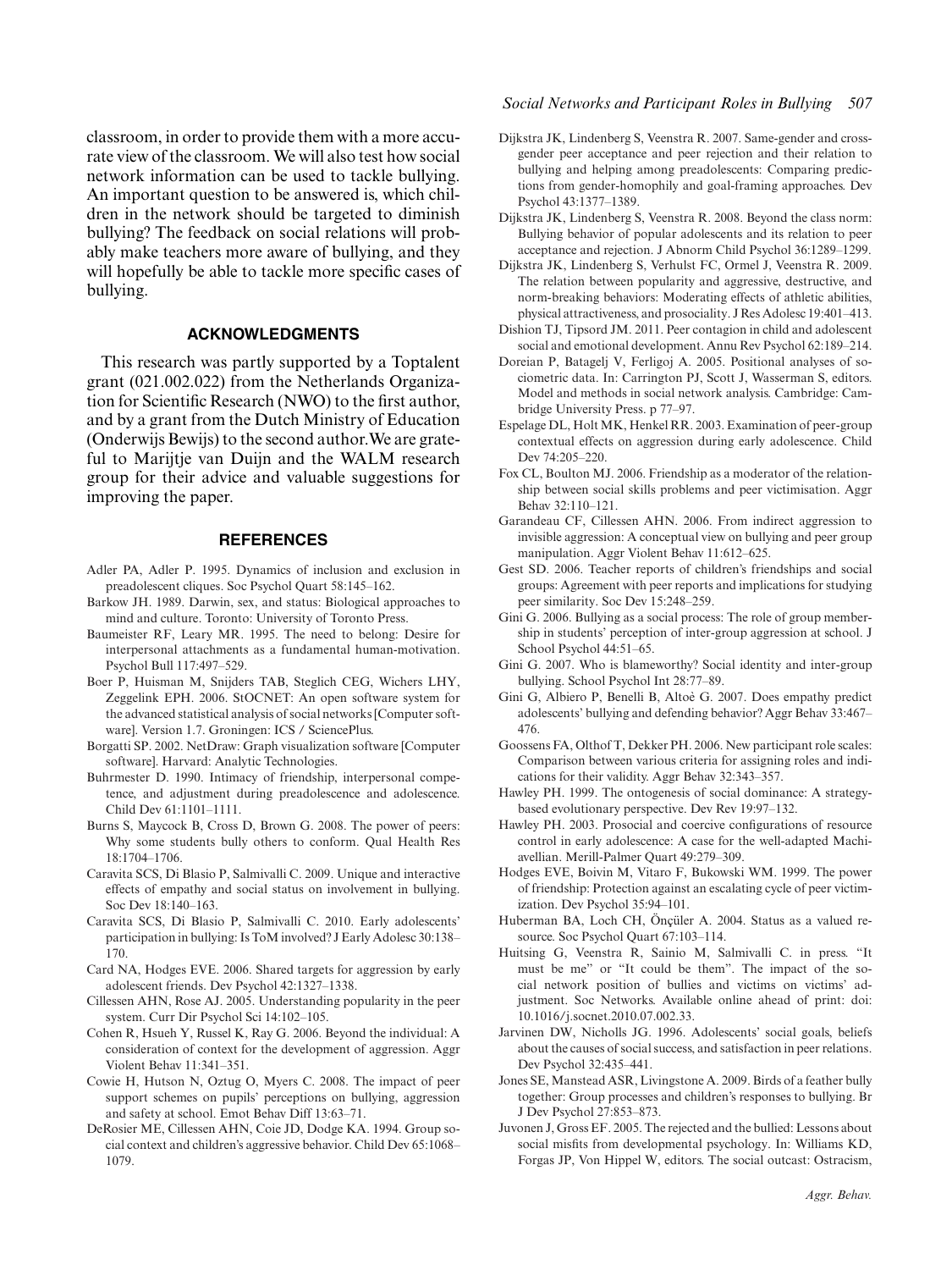social exclusion, rejection, and bullying. New York: Psychology Press. p 155–170.

- Kärnä A, Voeten M, Little TD, Poskiparta E, Kaljonen A, Salmivalli C. 2011. A large-scale evaluation of the KiVa antibullying program. Child Dev 82:311–330.
- Kärnä A, Voeten M, Poskiparta E, Salmivalli C. 2010. Vulnerable children in varying classroom contexts: Bystanders' behaviors moderate the effects of risk factors on victimization. Merrill-Palmer Quart 56:261–282.
- Lazega E, Pattison PE. 1999. Multiplexity, generalized exchange and cooperation in organizations: A case study. Soc Networks 21:67– 90.
- Lindenberg S. 2008. Social rationality, semi-modularity and goalframing: What is it all about? Analyse & Kritik 30:669–687.
- Lodge J, Frydenberg E. 2005. The role of peer bystanders in school bullying: Positive steps toward promoting peaceful schools. Theor Pract 44:329–336.
- Lubbers MJ, Snijders TAB. 2007. A comparison of various approaches to the exponential random graph model: A reanalysis of 102 student networks in school classes. Soc Networks 29:489– 507.
- Maccoby EE. 1998. The two sexes. Growing up apart, coming together. Cambridge, MA: Belknap.
- Menesini E, Codecasa E, Benelli B, Cowie H. 2003. Enhancing children's responsibility to take action against bullying: Evaluation of a befriending intervention in Italian middle schools. Aggr Behav 29:1–14.
- Mikami AY, Lerner MD, Lun J. 2010. Social context influences on children's rejection by their peers. Child Dev Perspec 4:123–130.
- Nesdale D, Milliner E, Duddy A, Griffiths JA. 2009. Group membership, group norms, empathy, and young children's intentions to aggress. Aggr Behav 35:244–258.
- Nowicki K, Snijders TAB. 2001. Estimation and prediction for stochastic blockstructures. J Am Statist Assoc 96:1077–1087.
- O'Connel P, Pepler D, Craig W. 1999. Peer involvement in bullying: Insights and challenges for intervention. J Adolesc 22:437– 452.
- Ojala K, Nesdale D. 2004. Bullying and social identity: The effects of group norms and distinctiveness threat on attitudes towards bullying. Br J Dev Psychol 22:19–35.
- Oldehinkel AJ, Rosmalen JGM, Veenstra R, Dijkstra JK, Ormel J. 2007. Being admired or being liked: Classroom social status and depressive problems in early adolescent girls and boys. J Abnorm Child Psychol 35:417–427.
- Olthof T, Goossens FA. 2008. Bullying and the need to belong: Early adolescents' bullying-related behavior and the acceptance they desire and receive from particular classmates. Soc Dev 17:24–46.
- Olthof T, Goossens FA, Vermande MM, Aleva EA, Van der Meulen M. 2011. Bullying as strategic behavior: Relations with desired and acquired dominance in the peer group. J School Psychol 49:339– 359.
- Olweus D. 1993. Bullying at school: What we know and what we can do. Malden, MA: Blackwell.
- Olweus D. 1996. The revised Olweus bully/victim questionnaire. Bergen, Norway: Research Center for Health Promotion (HEMIL Center), University of Bergen.
- Ormel J, Lindenberg S, Steverink N, Vonkorff M. 1997. Quality of life an social production functions: A framework for understanding health effects. Soc Sci Med 45:1051–1063.
- Pattison P, Wasserman S. 1999. Logit models and logistic regressions for social networks: II. Multivariate relations. Br J Math Stat Psychol 52:169–193.
- Pikas A. 2002. New developments of the shared concern method. School Psychol Int 23:307–326.
- Pöyhönen V, Juvonen J, Salmivalli C. 2010. What does it take to stand up for the victim of bullying? The interplay between personal and social factors. Merrill-Palmer Quart 56:143–163.
- Rasbash J, Browne W, Goldstein H, Yang M, Plewis I, Healy M, et al. 2000. A user's guide to MLwiN. London: Institute of Education.
- Robins G, Pattison P, Kalish Y, Lusher D. 2007a. An introduction to exponential random graph (p\*) models for social networks. Soc Networks 29:173–191.
- Robins G, Pattison P, Wang P. 2009. Closure, connectivity and degree distributions: Exponential random graph (p\*) models for directed social networks. Soc Networks 31:105–117.
- Robins GL, Snijders TAB, Wang P, Handcock M, Pattison P. 2007b. Recent developments in exponential random graph (*p*\*) models for social networks. Soc Networks 29:192–215.
- Robinson G, Maines B. 2008. Bullying: A complete guide to the support group method. London: Sage.
- Sainio M, Turtonen M, Poskiparta E, Salmivalli C. 2011. Recognition of victims in Finnish KiVa schools. Paper presented at the 15th European Conference on Developmental Psychology, Bergen, Norway.
- Sainio M, Veenstra R, Huitsing G, Salmivalli C. 2011. Victims and their defenders: A dyadic approach. Int J Behav Dev 35:144– 151.
- Salmivalli C. 2010. Bullying and the peer group: A review. Aggr Violent Behav 15:112–120.
- Salmivalli C, Huttunen A, Lagerspetz KMJ. 1997. Peer networks and bullying in schools. Scand J Psychol 38:305–312.
- Salmivalli C, Isaacs J. 2005. Prospective relations among victimization, rejection, friendlessness, and children's self- and peer-perceptions. Child Dev 76:1161–1171.
- Salmivalli C, Kärnä A, Poskiparta E. 2010. Development, evaluation, and diffusion of KiVa, a national anti-bullying program. In: Doll B, Pfol W, Yoon JS, editors. Handbook of youth prevention science. New York: Routledge.
- Salmivalli C, Lagerspetz K, Björkqvist K, Österman K, Kaukiainen A. 1996. Bullying as a group process: Participant roles and their relations to social status within the group. Aggr Behav 22:1–15.
- Salmivalli C, Ojanen T, Haanpää J, Peets K. 2005. "I'm OK but You're not" and other peer-relational schemas: Explaining individual differences in children's social goals. Dev Psychol 41:363–375.
- Salmivalli C, Voeten M. 2004. Connections between attitudes, group norms and behaviour in bullying situations. Int J Behav Dev 28:246–258.
- Sentse M, Scholte R, Salmivalli C, Voeten M. 2007. Person-group dissimilarity in involvement in bullying and its relation with social status. J Abnorm Child Psychol 35:1009–1019.
- Sijtsema JJ, Veenstra R, Lindenberg S, Salmivalli C. 2009. Empirical test of bullies' status goals: Assessing direct goals, aggression, and prestige. Aggr Behav 35:57–67.
- Snijders TAB. 2002. Markov chain monte carlo estimation of exponential random graph models. J Soc Struct 3:1–41.
- Snijders TAB, Nowicki K. 2004. Manual for BLOCKS. version 1.6. Available online at: http://stat.gamma.rug.nl/stocnet/ [Accessed September 4, 2007].
- Snijders TAB, Pattison PE, Robins GL, Handcock MS. 2006. New specifications for exponential random graph models. Sociol Methodol 36:99–153.
- Sutton J, Smith PK. 1999. Bullying as a group process: An adaptation to the participant role approach. Aggr Behav 25:97–111.
- Sutton J, Smith PK, Swettenham J. 1999. Social cognition and bullying: Social inadequacy or skilled manipulation? Br J Dev Psychol 17:435–450.
- Tajfel H, Turner J. 1979. An integrative theory of intergroup conflict. In: Austin WG, Worchel S, editors. The social psychology of